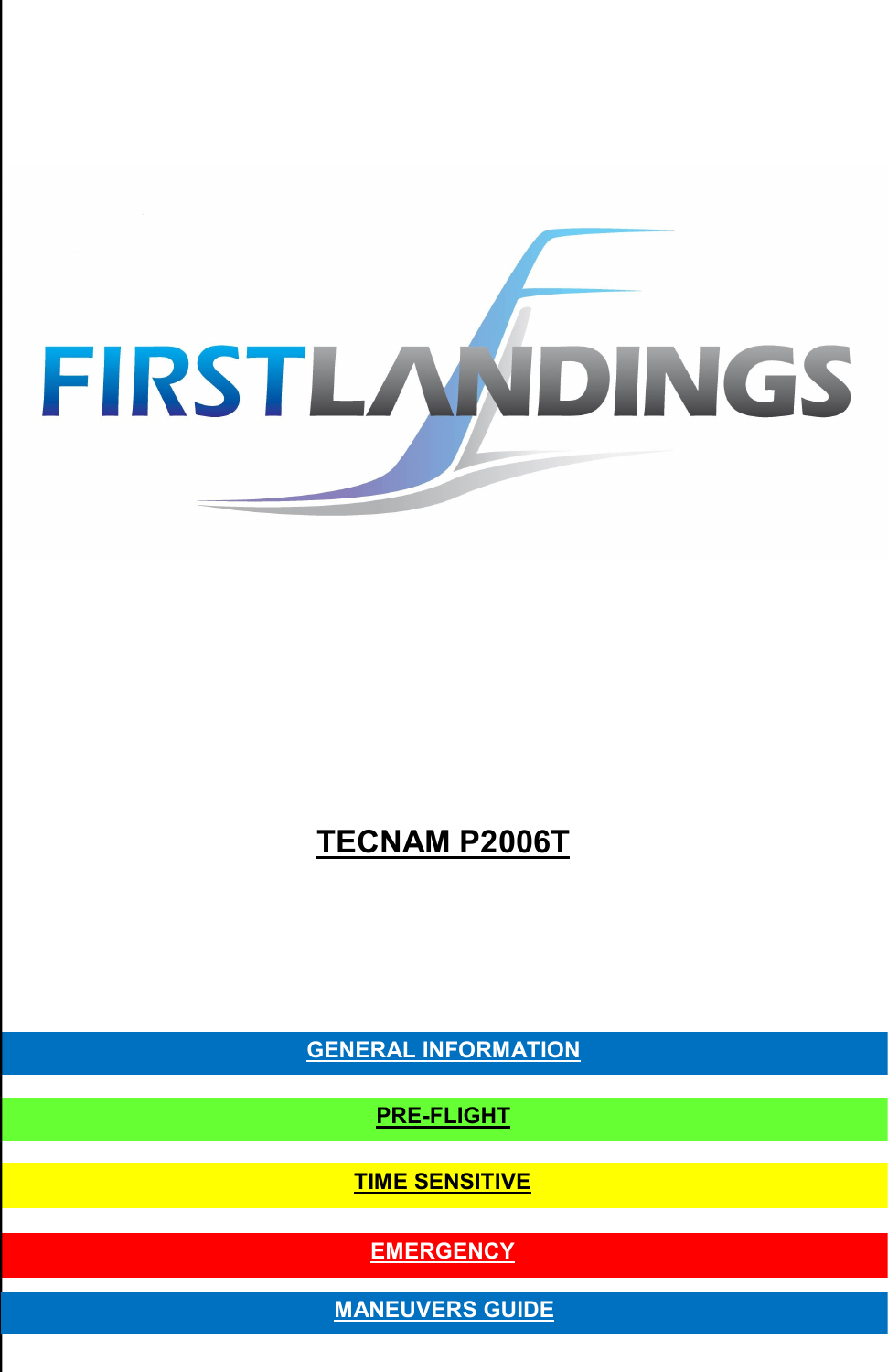# **TECNAM P2006T CHECKLIST** *[FLIGHT PLAN DESIGNATION IS "P06T"]*

# **EMERGENCY CONTACT**

The following are First Landings' emergency contact telephone numbers. We ask that you call the numbers in the order listed. In addition, please continue down the phone list until you reach someone. Please do not assume a voice message left on one of the numbers will be immediately received.

| <b>Office</b>          | (407) 886-7612 |  |  |
|------------------------|----------------|--|--|
| <b>Jose Diaz Reyes</b> | (407) 413-3330 |  |  |
| <b>Adam Valencic</b>   | (407) 557-7909 |  |  |

# **AIRCRAFT INFO**:

Engine .................. (2) Bombardier-Rotax 912S3

.... 4 cylinder horizontally opposed-twins with overall displacement of 1352cc, mixed cooling (water-cooled heads and air-cooled cylinders), twin carburetors, integrated reduction gear with torque damper

- Rated HP............... 98.6hp BHP @ 5800 RPM (5min max)
- Oil Type ................ Synthetic 10W-40 or 20W-50 (Aeroshell SportPlus4)
- Oil Capacity .......... 3.0L

Propeller ............... Constant Speed, Composite Laminar

Fuel....................... 100LL or Auto Fuel 91 Octane or greater

.... Dual Tanks, 26.4 Gal (100L) Capacity/Side

.... 25.6 Gal total, 0.8 Gal unusable/side

Ignition .................. Dual Ignition

.... solid state, breaker less, capacitive discharge, interference suppression system

Electrical ............... 12 Volt DC

# **WARNING**

 **Spins Prohibited**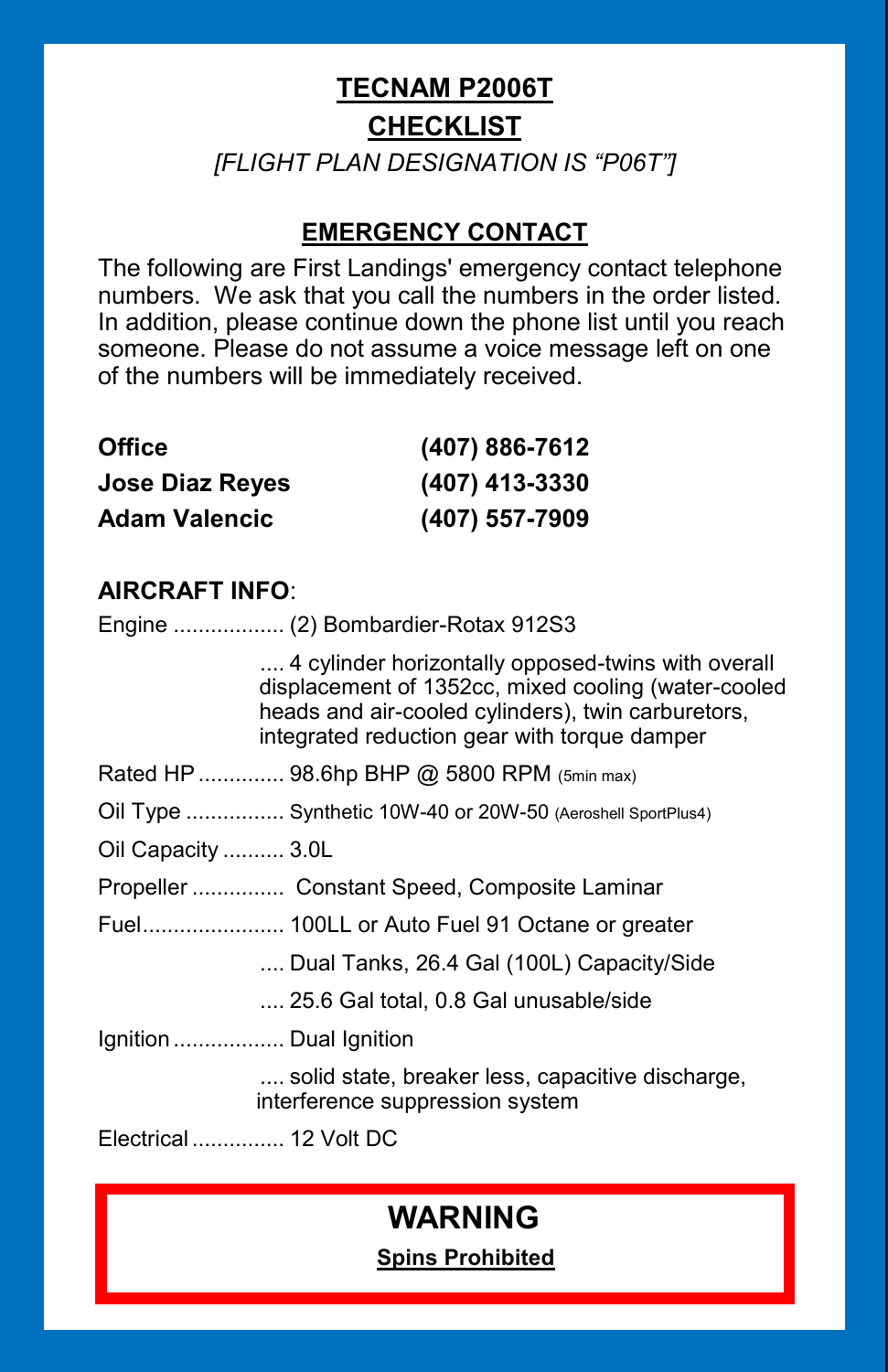# **AIRCRAFT V SPEEDS & LIMITATIONS**

# **KIAS**

| $V_{MC}$ 62                                                  |
|--------------------------------------------------------------|
| V <sub>R</sub> 65 (Flaps T/O) - 70 (Flaps Up) (Lighten nose) |
| V <sub>Y</sub> 84                                            |
|                                                              |
| $V_{Yse}$ 84                                                 |
| $V_{xse}$ 83                                                 |
| V <sub>NE</sub> 171                                          |
|                                                              |
| V <sub>A</sub> 122                                           |
| V <sub>FE</sub> 122 (T/O) 93 (FULL)                          |
| $V_{LE}$ 122                                                 |
| $V_{L0}$ 122                                                 |
| $V_{S0}$ 53                                                  |
|                                                              |
| V <sub>G</sub> 84 @ 2712lbs                                  |
| Max demonstrated cross wind 17 Kts                           |
|                                                              |
| Max ceiling (gross)  14,000'                                 |
| <b>Max SE ceiling</b>                                        |
| Take-off run (@SL gross) 1050'                               |
| Landing run (@SL gross)750'                                  |
| Take-off run 50ft (@SL gross)  1350'                         |
| Landing run 50ft (@SL gross) 1100'                           |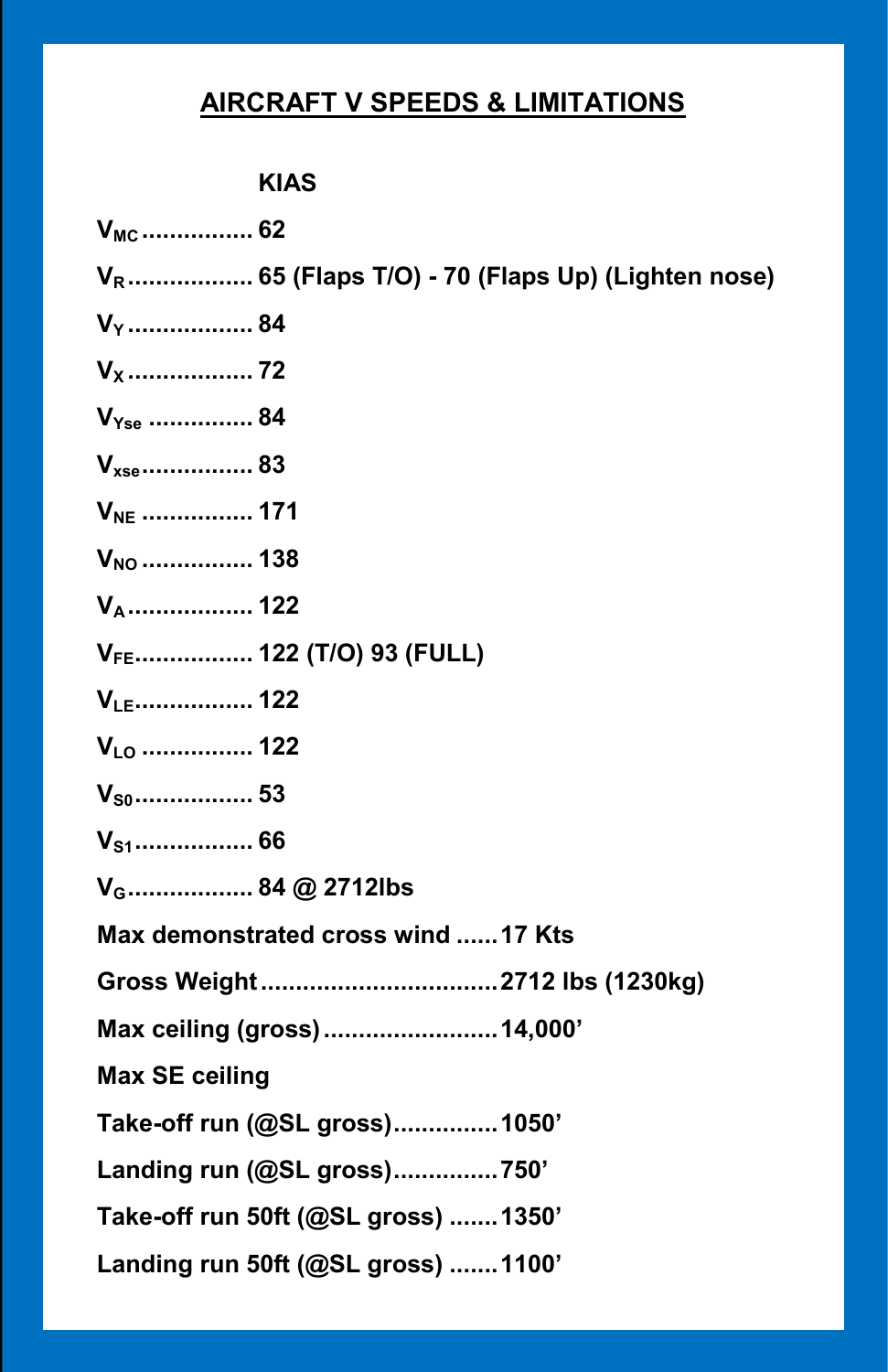# **TECNAM P2006T**

# **AIRCRAFT WEIGHT AND BALANCE**

#### Weight & Balance Change

|                                                                                               |            | Make            | Tecnam                             |               |
|-----------------------------------------------------------------------------------------------|------------|-----------------|------------------------------------|---------------|
|                                                                                               |            | Model           | P2008T                             |               |
|                                                                                               |            | S/N             | 254/US                             |               |
|                                                                                               |            |                 |                                    |               |
|                                                                                               |            | Reg. #          | <b>N975GV</b>                      |               |
| <b>EQUIPMENT CHANGE - WEIGHT &amp; BALANCE</b>                                                |            | WIO             |                                    |               |
|                                                                                               | Weight     | Arm             | <b>Moments</b>                     |               |
| Items: (Description / P/N / S/N)                                                              | Pounds     | Inches          | Inch/Pounds                        |               |
| Previous Aircraft Empty Weight:                                                               | 1883       | 181             |                                    | 34073.7       |
| RH rear seat                                                                                  | $-22$      | 9.1             |                                    | $-200.2$      |
| RH front seat                                                                                 | 22         | $-35$           |                                    | $-770$        |
|                                                                                               |            |                 |                                    | 0             |
|                                                                                               |            |                 |                                    | $\mathbf 0$   |
|                                                                                               |            |                 |                                    | O             |
|                                                                                               |            |                 |                                    | 0             |
|                                                                                               |            |                 |                                    |               |
|                                                                                               |            |                 |                                    | $\frac{0}{0}$ |
|                                                                                               |            |                 |                                    | o             |
|                                                                                               |            |                 |                                    | o             |
|                                                                                               |            |                 |                                    | 0             |
|                                                                                               |            |                 |                                    | o             |
|                                                                                               |            |                 |                                    | $\Omega$      |
|                                                                                               |            |                 |                                    | $\mathbf 0$   |
| Totals                                                                                        | 1883       |                 |                                    | 33103.5       |
|                                                                                               |            |                 |                                    |               |
| A. Old Empty Weight                                                                           |            |                 | 1883 Pounds                        |               |
| <b>B.</b> Old Empty CG                                                                        |            |                 | 18.1 Inches                        |               |
| C. Old Empty Weight CG Moment                                                                 |            |                 | 34073.7 Inch/Pounds<br>2712 Pounds |               |
| D. Max Gross Weight<br>E. Old Useful Load                                                     |            |                 | 829 Pounds                         |               |
|                                                                                               |            |                 |                                    |               |
|                                                                                               |            |                 |                                    |               |
| A. New Empty Weight                                                                           |            |                 | 1883 Pounds                        |               |
| <b>B.</b> New Empty CG                                                                        |            | 17,58019 Inches |                                    |               |
| C. New Empty Weight CG Moment                                                                 |            |                 | 33103 5 Inch/Pounds                |               |
| D. Max Gross Weight<br>E. New Useful Load                                                     |            |                 | 2712 Pounds                        |               |
|                                                                                               |            |                 | 829 Pounds                         |               |
| This new weight & balance information superseads all previous weight and balance data.        |            |                 |                                    |               |
| For aircraft loading, see instructions in Weight & Balance Section of Aircraft Flight Manuel. |            |                 |                                    |               |
|                                                                                               |            |                 |                                    |               |
|                                                                                               |            |                 |                                    |               |
| Gary Marcotte                                                                                 | 10/22/2020 | 3014091 A&P     |                                    |               |
| <b>Authorized Signature</b>                                                                   | Date       | Cert#           | Title                              |               |
|                                                                                               | Notes:     |                 |                                    |               |
| RH seat was removed from rear and installed in front position                                 |            |                 |                                    |               |
|                                                                                               |            |                 |                                    |               |
|                                                                                               |            |                 |                                    |               |
|                                                                                               |            |                 |                                    |               |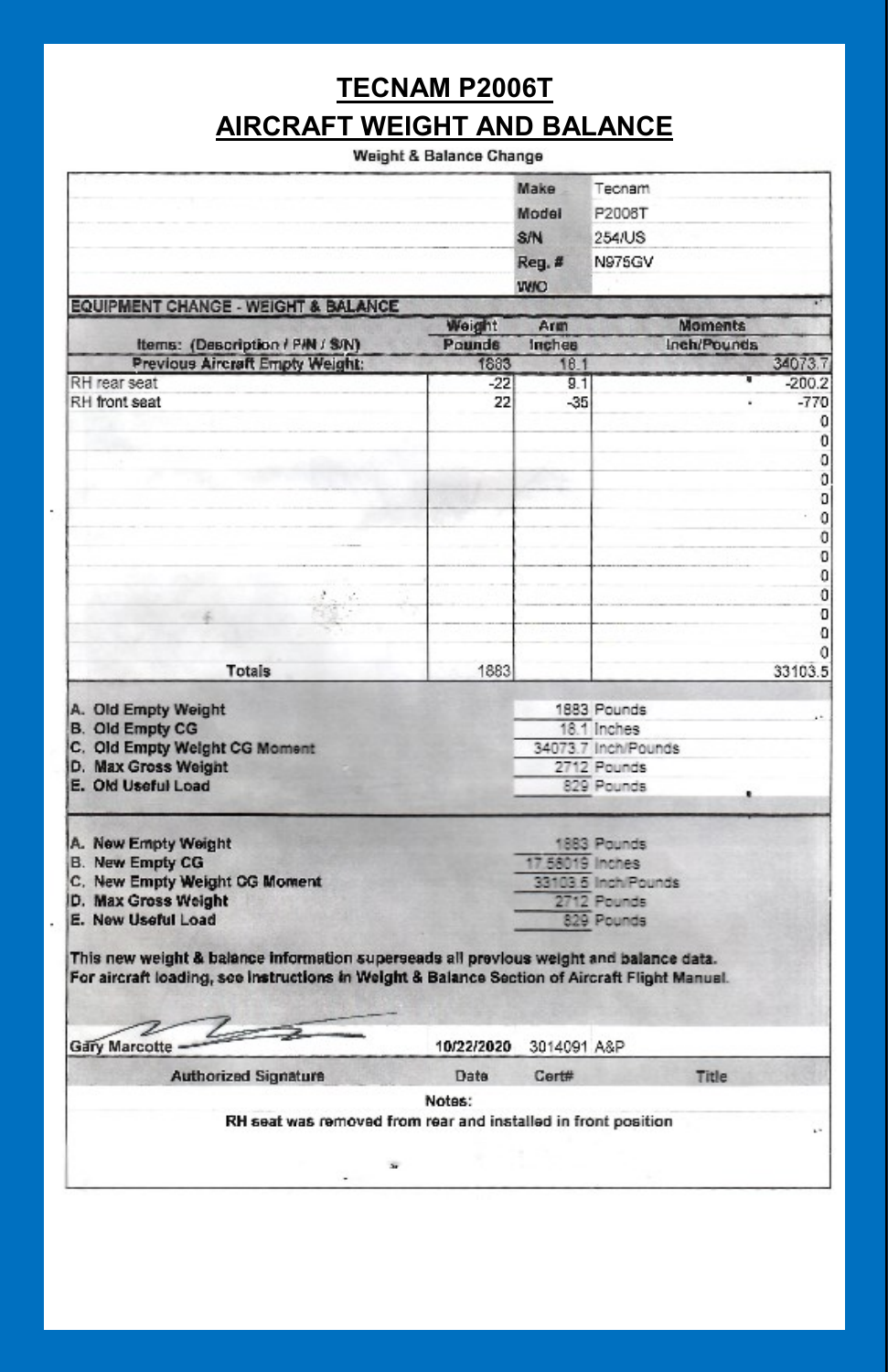# **AIRCRAFT W&B CHART**

#### P2006T - Aircraft Flight Manual Page 6-7 **KITECHAM**

WEIGHTS AND C.G.

C.G. position can be defined by means of the chart below.

The pilot is responsible for cosuring the correct useful load loading.





#### Example

| A/C empty mass moment 378 kgm |                    |
|-------------------------------|--------------------|
| A/C cmpty mass                | 790 kg             |
| Occ. front seats              | 160 kg             |
| Oce. rear seats               | 140 kg             |
| Fucl                          | $72$ ks            |
| Baggage                       | $18 \,\mathrm{kr}$ |
| A/C T.O. weight               | 1180kg             |

×

4<sup>th</sup> Edition, Rev 0

## Section 6 - Weight and balance

**WEIGHTS AND C.G.**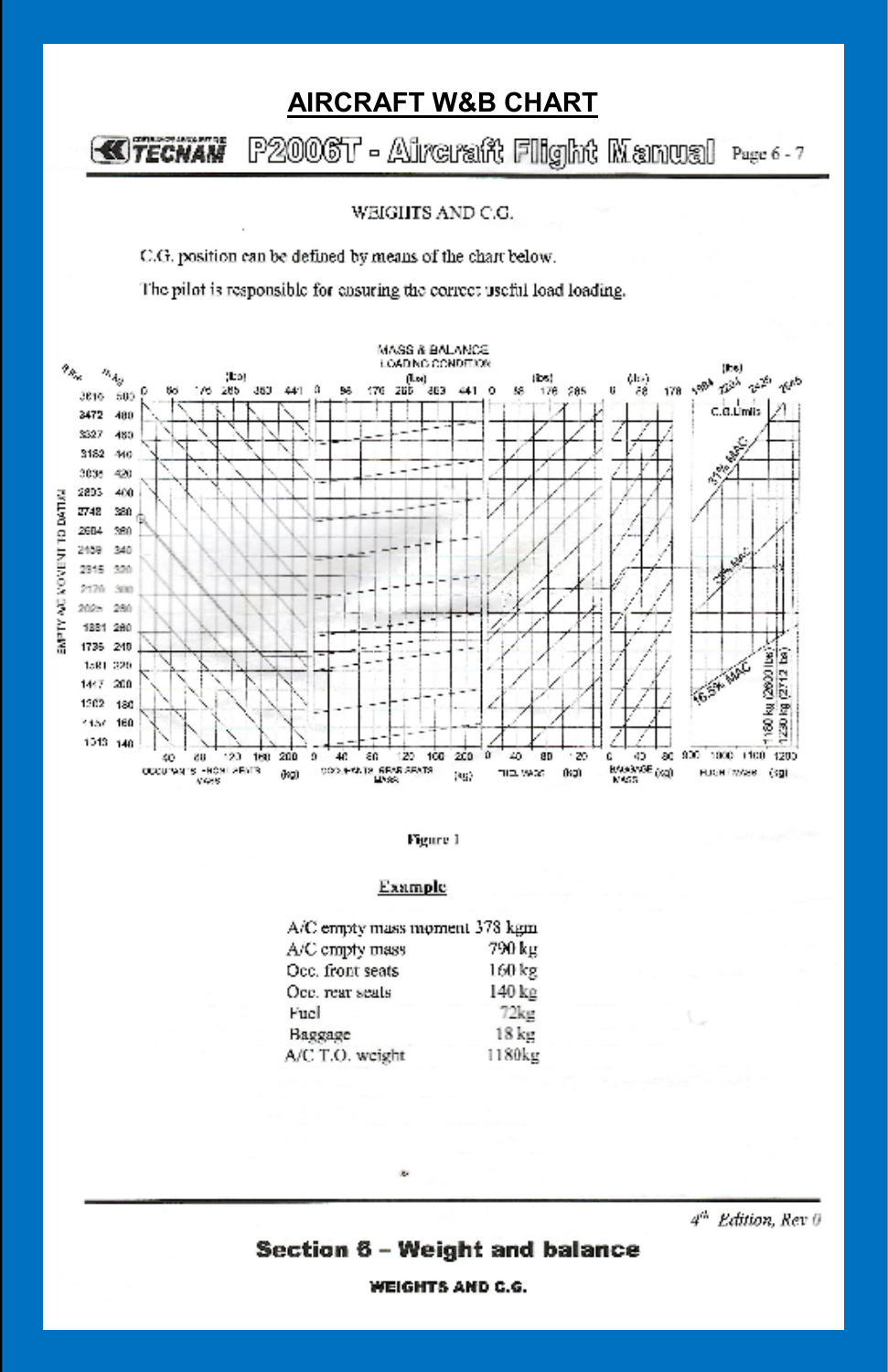## **PREFLIGHT INSPECTION**

#### **Preparation: Remove gust locks, Tie Down Ropes, Pitot Tube Cover, Other Plane Protection Items/Covers.**

## **CABIN**

- **Pilot Door / Cabin - Check Integrity**
- **Documents - AROW**
- **Ignition Switches - Off**
- **Master - On**
- **Hobbs - Check and Record**
- **Fuel Quantity - Verify**
- **Lights - On, Visually Check, Off**
- **Strobe - On**
- **Stall Horn - Check**
- **Master - Off**
- **Flight Controls - Free and Correct**

## **EXTERIOR CHECK**

- **Level Aircraft Wings**
- **Left Main Gear - Inspect**
- **Left Prop/Spinner - Inspect**
- **Left Engine - Inspect**

# **FIRST FLIGHT OF DAY (COLD)**

**Verify Coolant level**

## **ALL FLIGHTS**

- **Inlets / Exhaust**
- **Radiators**
- **Oil Level after "burb"**
- **Gascolator**
- **Verify all inspection doors closed**
- **Left Fuel Tank**
- **Left Leading Edge**
- **Left Winglet**
- **Left Aileron and balance mass**
- **Left Flap and Hinges / ground wire**
- **Left Static Port**

## **WARNING**

**For Flight Safety, Pilot Should Verify Actual Fuel Quantity Visually in Tanks Before Takeoff.**

## **EXTERIOR CHECK—Cont.**

- **Antennas**
- **Gear Pump/Pressure (min. 20bar)**
- **Vertical and Horizontal**
- **Stabilator Leading Edge**
- **Fuselage Top and Bottom Skin**
- **Right Static Port**
- **Right Flap and Hinges / ground wire**
- **Right Aileron and balance mass**
- **Right Winglet**
- **Right Leading Edge**
- **Right Fuel Tank**
- **Right Engine - Inspect**
- **FIRST FLIGHT OF DAY (COLD)**
- **Verify Coolant level**

## **ALL FLIGHTS**

- **Inlets / Exhaust**
- **Radiators**
- **Oil Level after "burb"**
- **Gascolator**
- **Verify all inspection doors closed**
- **Right Prop/Spinner - Inspect**
- **Right Main Gear - Inspect**
- **Right Pass. Door - Check Integrity**
- **Right Pitot Tube**
- **Nose Landing Gear**
- **Left Pitot Tube**

#### **COCKPIT INSPECTIONS**

- **Parking Brake - OFF**
- **Seat - Adjust as Required**
- **Seat Belts - Fastened**
- **Passenger Brief**
- **Doors - Closed before Engine Start**
- **LND Gear - Check Down**
- **Breakers - All In**
- **Master Switch - On**
- **Fuel QTY - Check**

#### **WARNING**

**For Flight Safety, Pilot Should Avoid Use of Parking Brake.**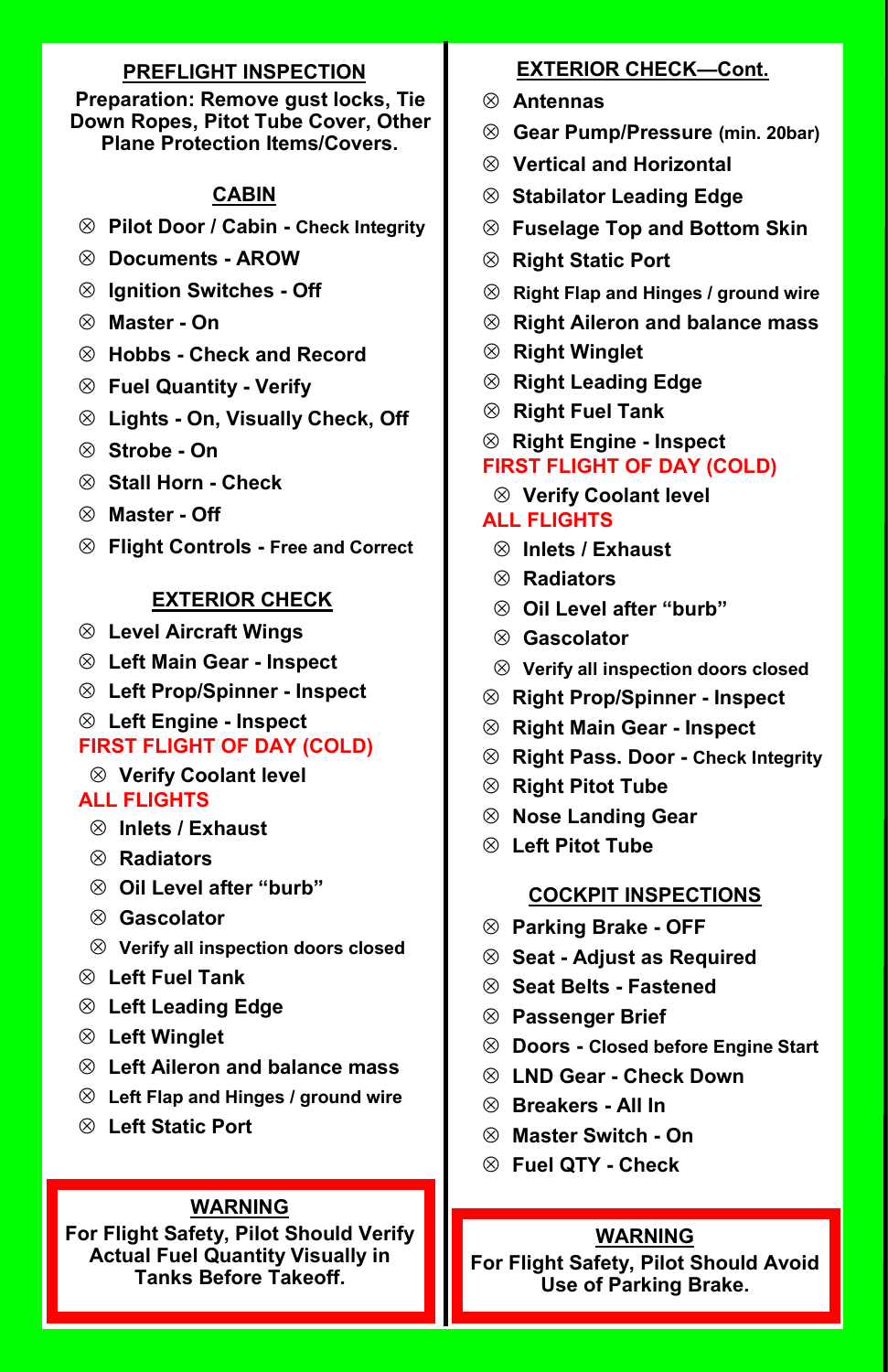#### **COCKPIT INSPECTIONS –Cont.**

- **RH Fuel Selector - Right**
- **LH Fuel Selector - Left**
- **RH Fuel Pump - On/Verify/Off**
- **LH Fuel Pump - On/Verify/Off**
- **Annunciator Panel - Test**
- **LNG Gear Lights - Test**
- **ELT - Check Set To ARM**
- **Fire Detector - Test**
- **Pitch Trim - Test/Set to Neutral**
- **Rudder Trim - Test/Set to Neutral**
- **Engine Levers Friction - Adjust**
- **Flight Controls - Free and Correct**
- **Alt. Static Port - Closed**
- **Cabin Heat - Closed**
- **Flaps - Verify Extend/Retract**
- **Engine Starting Bat. - min 12v**

## **ENGINE START**

- **Doors - Closed**
- **All Avionics Switches - Off RH ENGINE START**
- **RH Throttle - IDLE**
- **RH Carb Heat - OFF**
- **RH Prop - Full Forward**
- **RH Choke - As Required**
- **RH Fuel Pump - On**
- **Strobes - Verify On**
- **RH Prop Zone - CLEAR**
- **RH Ignition Switches - On**
- **RH Start Button - Push**
- **RH Oil Pressure - Check**

#### **WARNING**

**If Oil Pressure Doesn't Rise Within 10 Seconds, Shut Down Engine.**

- **RH Throttle RPM - Min. 1000**
- **RH Choke - Off**
- **RH Field - On**
- **RH Avionics - On**
- **RH Crossbus - On**
- **RH Ammeter - Check Positive**
- **Volts - Check 12v - 14v**
- **RH Fuel Pump - Off LH ENGINE START**
- **LH Throttle - IDLE**
- **LH Carb Heat - OFF**
- **LH Prop - Full Forward**
- **LH Choke - As Required**
- **LH Fuel Pump - On**
- **LH Prop Zone - CLEAR**
- **LH Ignition Switches - On**
- **LH Start Button - Push**
- **LH Oil Pressure - Check**
- **LH Throttle RPM - Min. 1000**
- **LH Choke - Off**
- **LH Field - On**
- **LH Avionics - On**
- **LH Crossbus - On**
- **LH Ammeter - Check Positive**
- **LH Fuel Pump - Off**

#### **CAUTION**

**If Engine Kicks Back During Starting, Please Advise First Landings.**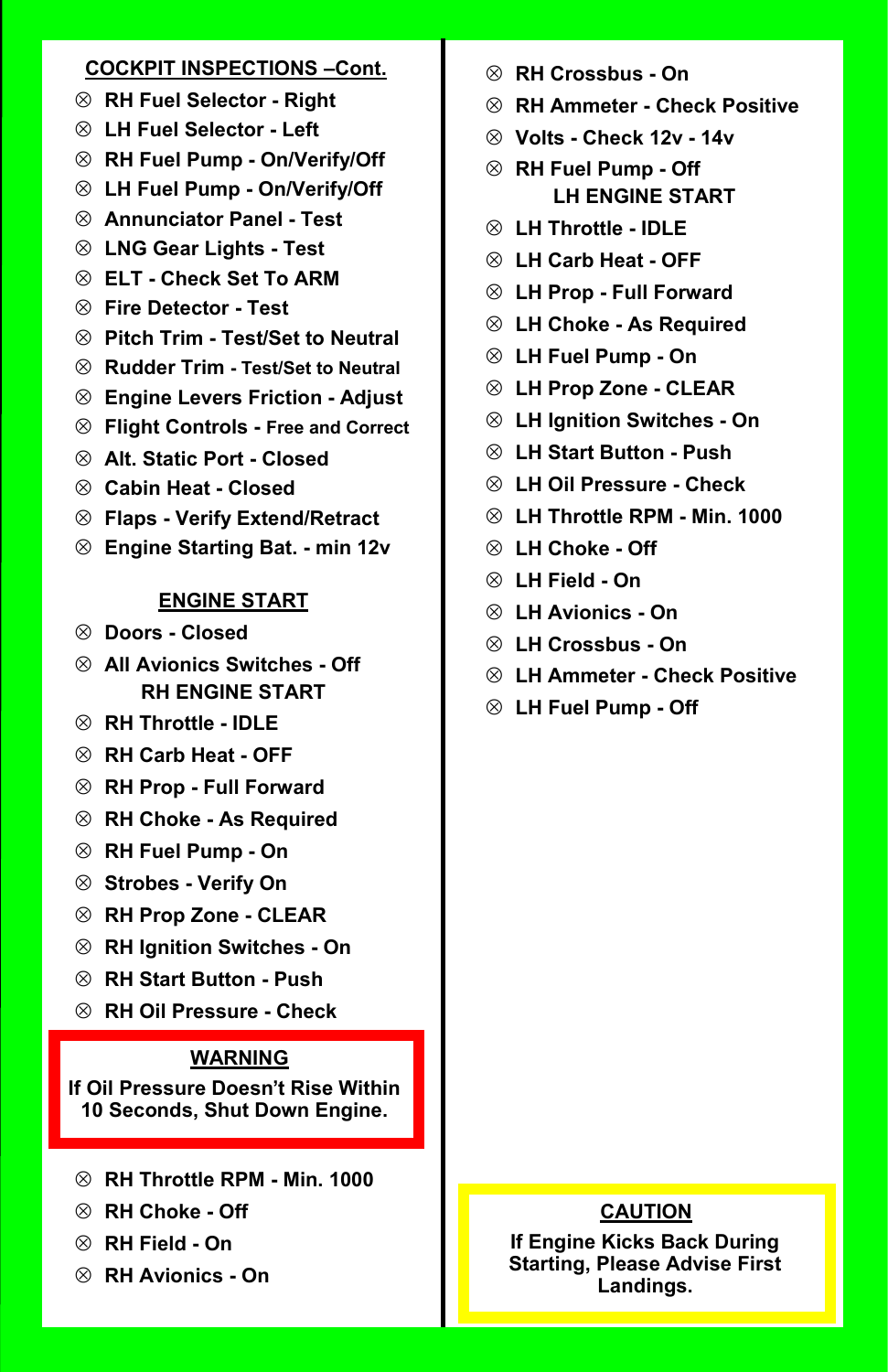#### **BEFORE TAXI**

- **NAV / TAXI Lights - On**
- **Radios - On**
- **Xponder - Standby**
- **Seatbelts - Fastened**
- **Headsets - On**

## **WARNING**

**Ensure door warning lights are not illuminated.**

## **TAXI**

- **LH/RH Fuel Selector - As Req.**
- **LH/RH Fuel Pressure - Monitor**
- **Parking Brake - Off**
- **Flight Instr. - Check**
- **Engine Instr. - Check**
- **Altimeter - Set Both/Crosscheck**
- **Brakes - Test**
- **Radio - Call**
- **Control Stick - Wind Correction**

#### **ENGINE RUN-UP**

- **Parking Brake - Off**
- **RH Fuel Selector - Right**
- **LH Fuel Selector - Left**
- **LH/RH Fuel Pressure - Check ENGINE PARAMETERS CHECK**
- **Oil Temp - 122F/50C Min.**
- **Coolant Temp - 50C Min.**
- **Oil Pressure - .8 - 5 Bar**
- **Fuel Pressure - 2.2 - 5.8 PSI**
- **LH/RH Generator Lights - Off**

## **CAUTION**

**It's Critical There Is a Firm Understanding Of Who Will Be PIC During An Engine Failure Situation**

#### **ENGINE RUN-UP CONT.**

- **LH/RH Prop Levers - Full Forward**
- **LH/RH Throttle Levers - 1700RPM**
- **RH Ignition Switches - Check**
- **LH Ignition Switches - Check**

#### **Note**

**RPM Drop with Single ignition must not exceed 130rpm ; max difference 50rpm.**

#### **Note**

**Do Not cause propeller speed to drop below 1150rpm in any case.**

#### **RH Propeller Lever - Check**

- **Smoothly Reduce RPM to 1200rpm**
- **Increase Lever to Full Forward**
- **Repeat 3 times**
- **Verify governor firmly controls RPM**
- **Verify 1700rpm restored at full forward**

#### **LH Propeller Lever - Check**

- **Smoothly Reduce RPM to 1200rpm**
- **Increase Lever to Full Forward**
- **Repeat 3 times**
- **Verify governor firmly controls RPM**
- **Verify 1700rpm restored at full forward**
- **RH Carb Heat - Cycle**
- **LH Carb Heat - Cycle**
- **RH Engine Instruments - Check**
- **LH Engine Instruments - Check**
- **LH/RH Fuel Quantity - Check**
- **Trims - Set to Neutral**
- **Flaps - Set to T/O**
- **Flight Controls - Free and Correct**
- **Seatbelts - Check**
- **Doors - Closed**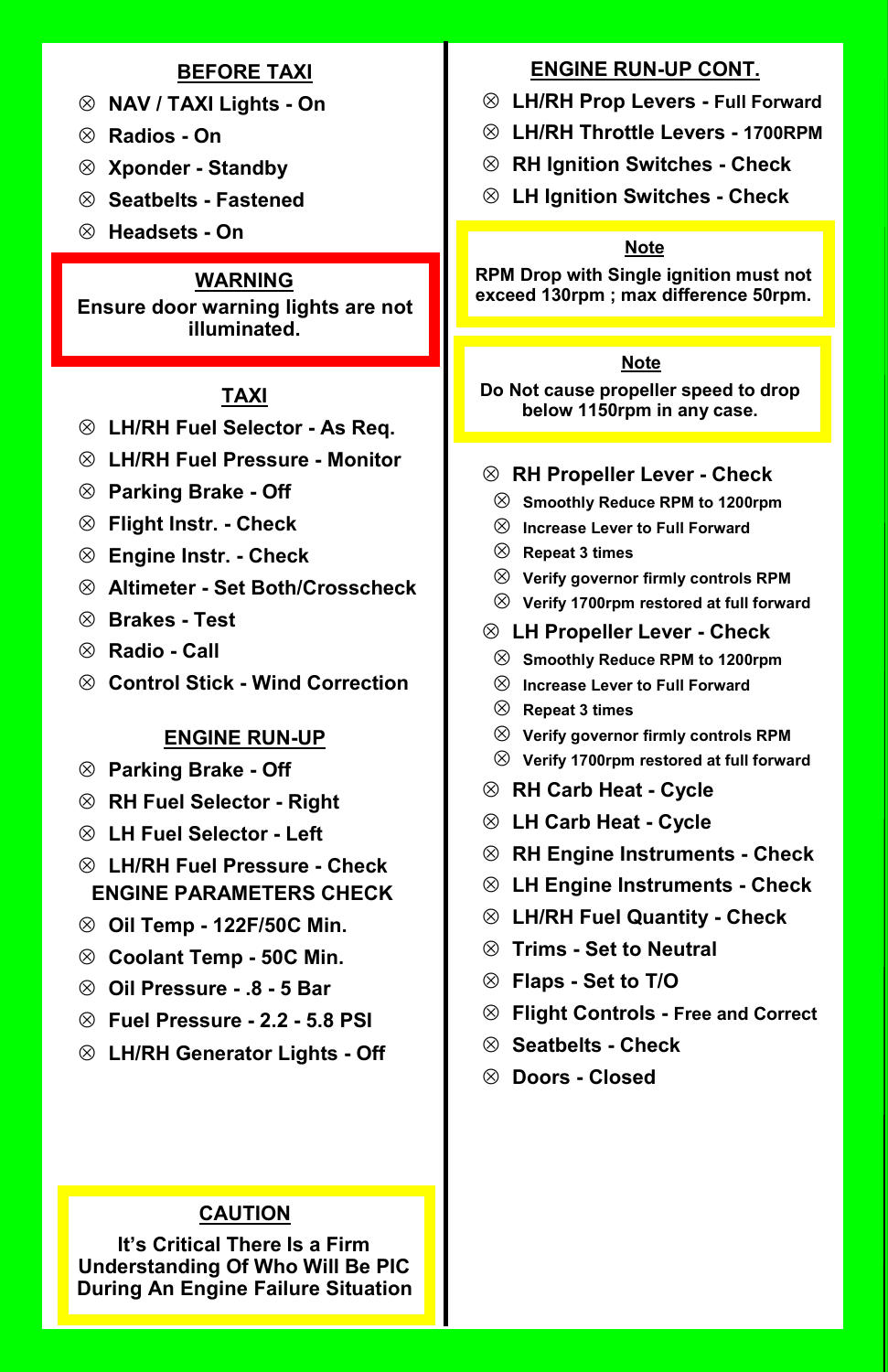#### **BEFORE TAKEOFF**

- **Parking Brake - Off**
- **Annunciator Panel - Check**
- **RH Fuel Selector - Right**
- **LH Fuel Selector - Left**
- **Pitot Heat - As Required**
- **Transponder - ALT**
- **Compass/Heading - Crosscheck**

## **TAKEOFF / CLIMB**

- **Landing Light - On**
- **LH/RH Fuel Pumps - On**
- **LH/RH Carb Heat - Off**
- **LH/RH Props - Full Forward**
- **Brakes - Hold**
- **LH/RH Throttles - 1700RPM**
- **Engine Instr. - Verify**
- **Brakes - Release**
- **LH/RH Throttles - Full Forward**
- **V<sup>R</sup> - 65kts (Lighten Nose Wheel)**
- **Accelerate - VYse**
- **LND Gear - + Rate of Climb Up**
- **Flaps - 400' Up Position**

## **CAUTION**

**Max T/O power must be limited to 5 mins**

#### **LH/RH Props - 2200RPM**

**LH/RH Fuel Pumps - Off over 1000'**

## **ENGINE FAILURE BREIF**

#### **Engine Failure During Takeoff Roll Before Rotation**

- **Throttle - Idle**
- **Brakes - Full Stop**

#### **Engine Failure After Takeoff with No Remaining Runway**

- **Propellers - Full**
- **Throttles - Full**
- **LND Gear - Retract**
- **Flaps - Retract**
- **Attitude - Reduce to keep airspeed over VMC 62kts**
- **Identify Failed Engine**
- **Feather Failed Engine Prop**
- **Airspeed - VYse**

## **CRUISE**

- **Power Setting - Ref. Performance Charts**
- **Engine Gauges - Check**
- **Lights - As Needed**
- **Fuel Balance - Check**

#### **CAUTION**

**Check Fuel Gauges Frequently To Prevent Fuel Starvation.**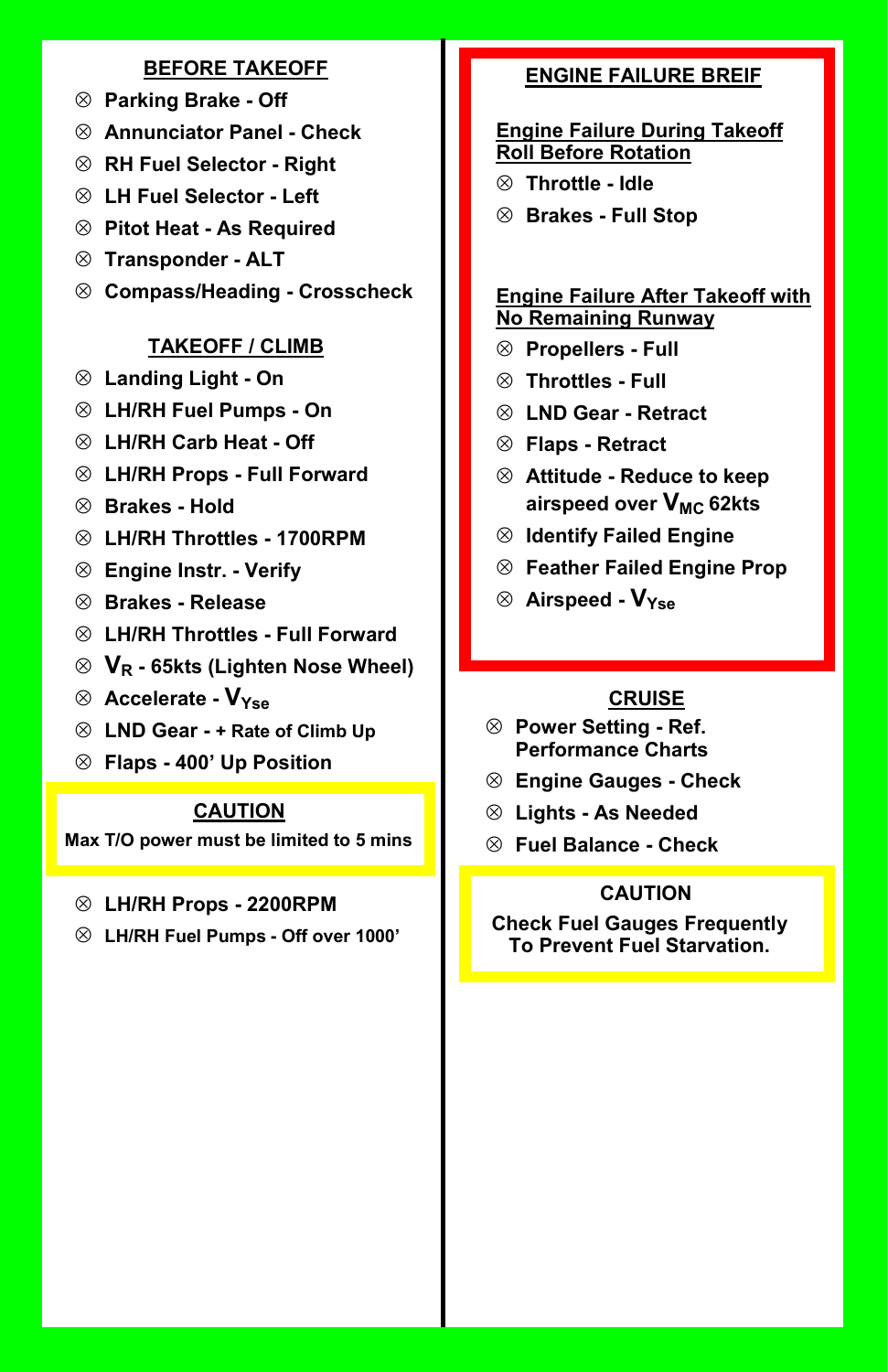#### **DESCENT**

- **Seat Belts - Secure**
- **Landing Light - On**
- **LH/RH Fuel Pump - On**
- **Fuel Selectors - Verify Both On**
- **Downwind - 122kts**
- **Flaps - T/O**
- **LND Gear - Down (Check 3 green)**
- **LND Gear Pump - OFF**
- **LH/RH Props - Full Forward**
- **LH/RH Carb Heat - Off**

#### **LANDING**

- **Base Leg - 95kts**
- **LND Gear - Check down**
- **Final Approach - 70kts**
- **Touchdown Spd - 65kts**

#### **GO AROUND**

- **LH/RH Props - Full Forward**
- **LH/RH Throttles - Full Power**
- **Flaps - T/O**
- **Airspeed - VYse**
- **LND Gear - + Rate of Climb Up**
- **Flaps - 400' Up Position Note**

#### **POST LANDING CHECK**

- **Runway - Clear**
- **Radio Call - Clear**
- **LH/RH Fuel Pump - Off**
- **Flaps - Up**
- **Pitot Heat - Off**
- **Transponder - STBY**
- **Trim - Set to Neutral**
- **Lights - Landing/Nav (As needed)**

#### **SECURING AIRCRAFT**

- **Parking Brake - As Required**
- **Lights - Off (Strobe ON)**
- **Avionics - Off**
- **LH/RH Avionics - Off**
- **LH/RH Crossbus - Off**
- **LH/RH Field - Off**
- **All Black Switches - Off**
- **Engine at lowest RPM**
- **LH/RH Ignition - Off**
- **Master - Off**
- **Hobbs - Record**
- **# Landings - Record**

**Confirm Oil pressure at 0 bar before opening door.**

- **Protective Covers - Install**
- **Wheel Chocks**
- **Doors - Closed and latched**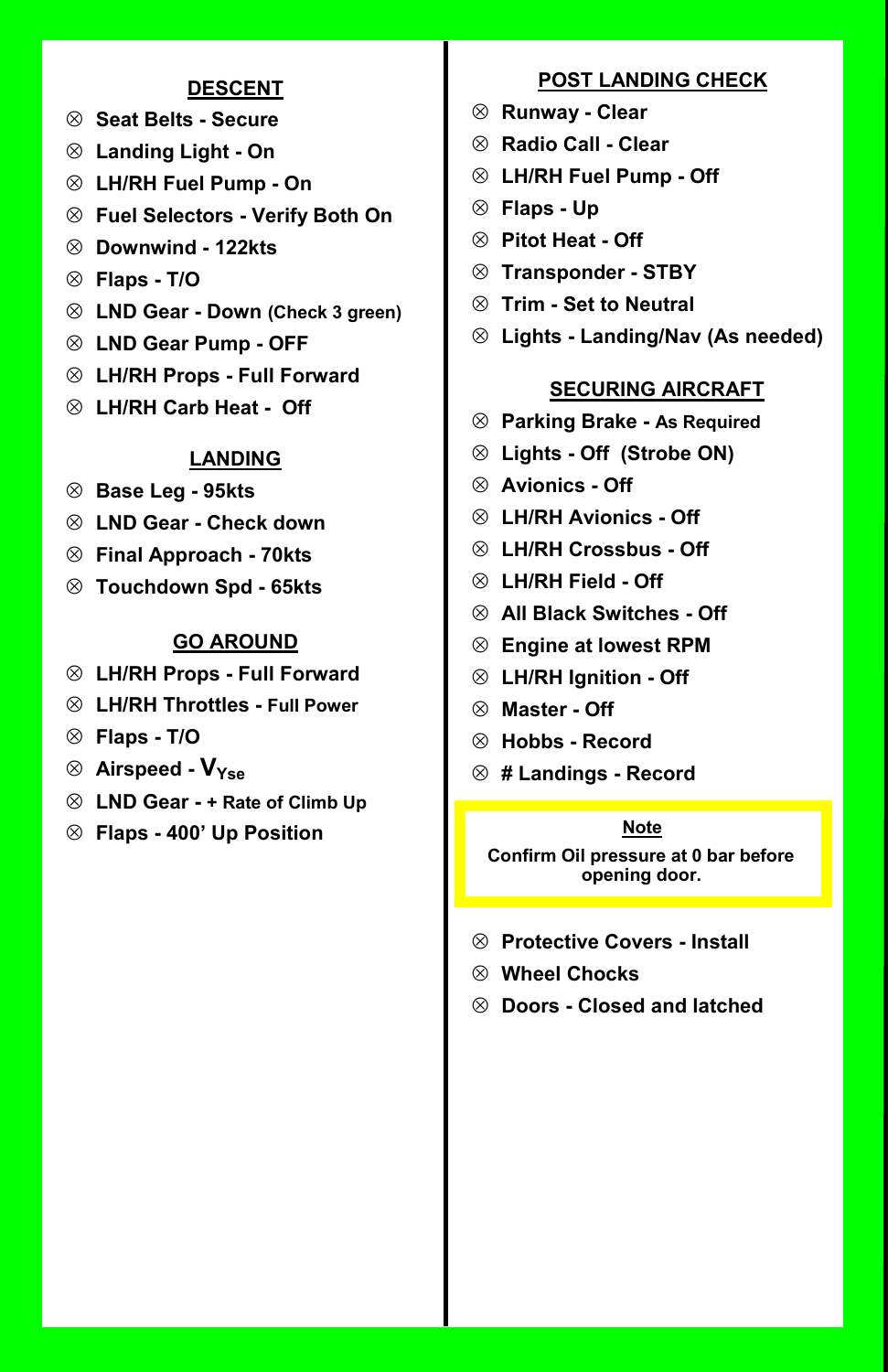# **LANDING WITH A FLAT NOSE TIRE**

- Pre-landing checklist·····COMPLETE
- Approach ···················NORMAL
- Flaps·························FULL
- Land and maintain aircraft NOSE HIGH attitude as long as possible

# **LANDING WITH A FLAT MAIN TIRE**

- Pre-landing checklist·····COMPLETE
- Approach ···················NORMAL
- Flaps·························FULL
- Directional Control········MAINTAIN
- $\otimes$  Land the airplane on the opposite side of runway to the side with the defective tire to compensate for change in direction, which is to be expected during final rolling.
- Touchdown with the GOOD TIRE FIRST and hold flat tire off the ground as long as possible.

# **TRIM FAILURE**

| ⊗ Fuses/Breakers ………… CHECK                   |                                      |
|-----------------------------------------------|--------------------------------------|
| ⊗ LH/RH Switch …………… CHECK                    |                                      |
| ⊗ Airspeed …………………… Adjust to control without |                                      |
|                                               | excessive force                      |
| ⊗ Seat Belts ······················· CHECK    |                                      |
|                                               | ⊗ LAND …………………… AS SOON AS PRACTICAL |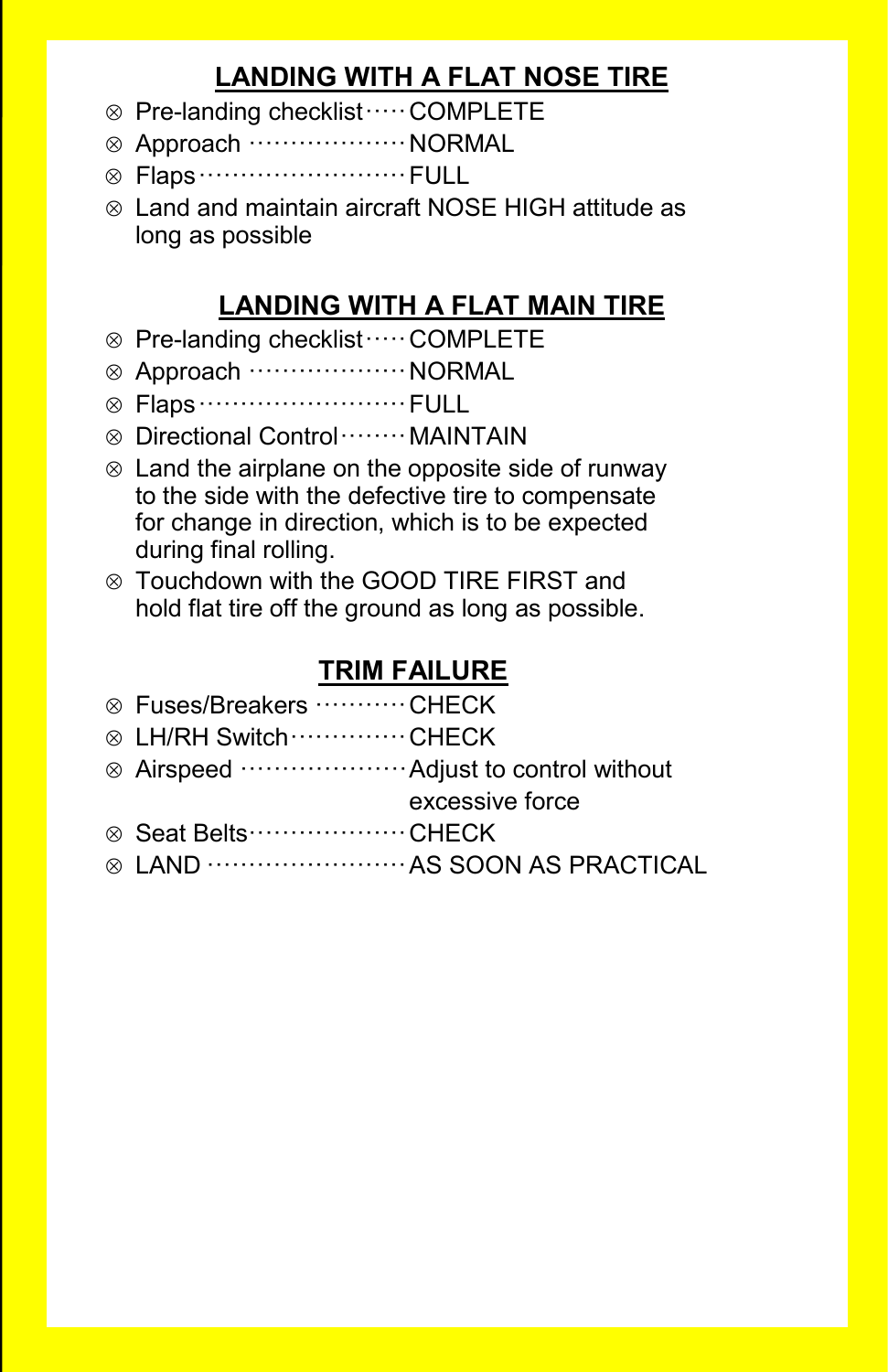#### **EMERGENCY PROCEDURES**

**Emergency procedures shown in bold faced type are immediate action items which should be committed to memory.**

#### **ENGINE FAILURE DURING TAKEOFF ROLL**

- **Throttle - IDLE**
- **Brakes - APPLY AS NEEDED**
- $\otimes$  Ignition Switches OFF
- $\otimes$  Master Switch OFF
- Fuel Selector Valves OFF

# **ENGINE FAILURE IMMEDIATELY AFTER TAKEOFF**

## **NOSE DOWN!**

- **Propellers - Full**
- **Throttles - Full**
- **LND Gear - Retract**
- **Attitude - Reduce to keep airspeed over VMC 62kts**
- **Identify Failed Engine**
- **Feather Failed Engine Prop**
- **Airspeed - VYse 84kts**

# **ENGINE ROUGHNESS OR RPM LOSS**

- $\otimes$  Throttle CHFCK
- $\otimes$  Propeller Check
- $\otimes$  Carb Heat Check
- $\otimes$  Fuel Pump Check
- Engine Gauges CHECK
- $\otimes$  Fuel Quantities CHFCK
- $\otimes$  Fuel Valve Crossfeed

## **If Roughness Continues Land As Soon As Possible**

# **ENGINE FAILURE DURING FLIGHT**

- **Propellers - Full**
- **Throttles - Full**
- **Identify/Verify Failed Engine**
- **Troubleshoot if altitude allows**
- **Feather Failed Engine Prop**
- **Airspeed - VYse 84kts**
- <sup>⊗</sup> Complete Engine Restart Checklist

# **Inflight Engine Restart**

- Carb Heat On
- Fuel Pump On
- $\otimes$  Fuel Quantity Check
- Cross feed If Required
- $\otimes$  Field Off
- $\otimes$  Ignition Both On
- Throttle Idle
- $\otimes$  Prop Full Forward
- Start Button Push
- $\otimes$  Prop Lever Set as required
- $\otimes$  Field On
- Throttle Levers Set as required

## **Engine Securing**

- $\otimes$  Throttle Lever Idle
- $\otimes$  lanition Off
- $\otimes$  Propeller Lever Feather
- Fuel Selector Off
- Fuel Pump Off
- $\otimes$  Field Off
- Land as soon as practical

## **LOW OIL PRESSURE**

- **Oil Temp - CHECK**
- **Above Green or Rising; Secure affected engine.**
- **Land as soon as practical**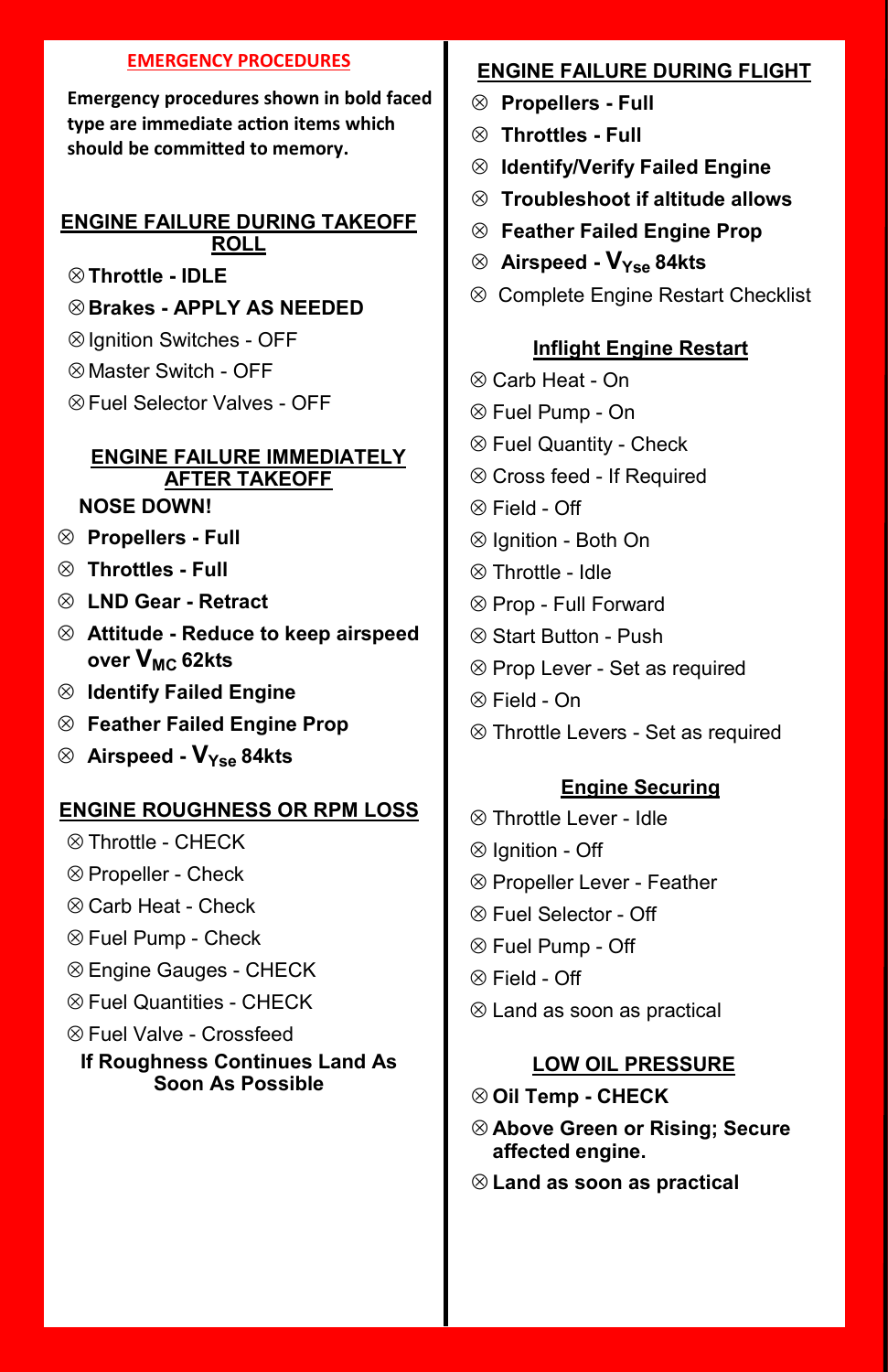# **SINGLE ENGINE LANDING**

- <sup>⊗</sup> Secure INOP engine
- Approach Checklist Complete
- Maintain Slightly Higher Pattern
- Final Approach Speed >84kts
- Avoid Steep Turns
- Lower Gear when Field Assured
- Takeoff Flaps when Committed to Land

# **DUAL ENGINE OUT LANDING**

- Airspeed 84 knots Flaps Up
- $\otimes$  Props Feather
- Fuel Selectors Off
- $\otimes$  Ignition Off
- $\otimes$  Seatbelts/ Secure
- $\otimes$  Flaps As required
- $\otimes$  Gear when landing assured Down (Up if Very Rough or Soft Terrain)
- $\otimes$  Declare Emergency (TWR, APP, Unicom 121.5)
- Master Off
- Door Unlatch (Prior to Touchdown)

# **ENGINE FIRE DURING START**

- Electric Fuel Pump Off
- $\otimes$  Ignition Switches Off
- $\otimes$  Starter Continue Cranking Engine
- Throttle Open
- $\otimes$  Fuel Selectors Off
- Battery/Alternators Off
- Operating Engine Shutdown
- Evacuate/(Fire Extinguisher) Use

# **EMERGENCY DESCENT**

- Throttles Closed
- Props Full Forward
- Airspeed 122 KIAS

 Gear - Down If IMC consider 45 degree turn off of airway

# **ENGINE FIRE IN FLIGHT**

- Fuel Boost Pump Off
- Fuel Selector Off to Affected Engine
- $\otimes$  Throttle Closed
- $\otimes$  Prop Feather
- $\otimes$  Ignition Switches Off to Affected Engine
- Heater/Defroster Off
- $\otimes$  Alternator Off
- Airspeed increase as needed to extinguish fire
- Land Immediately

# **EMERGENCY LNG GEAR EXT.**

- Trouble Shoot First (Circuit Beaker Check, Lights Check)
- Airspeed <122 KIAS
- Landing Gear Handle Down
- Access Door Remove
- RH Control Lever Rotate 90 degrees left

# **WAIT 20 SECONDS**

 LH Control Lever - Rotate 90 degrees left

## **TOTAL ELECTRICAL FAILURE Dual Alternator Failure**

 $\otimes$  1. LH and RH Field - Both Off

 2. LH and RH Field - Both ON (If alternators do not come on turn off both fields and both cross buses (protects

battery). If *an electrical system overall failure prevents flaps operation: landing distance increases about 25%.*

Battery power is good for at least 30 minutes.

Then use Emergency Switch to extend.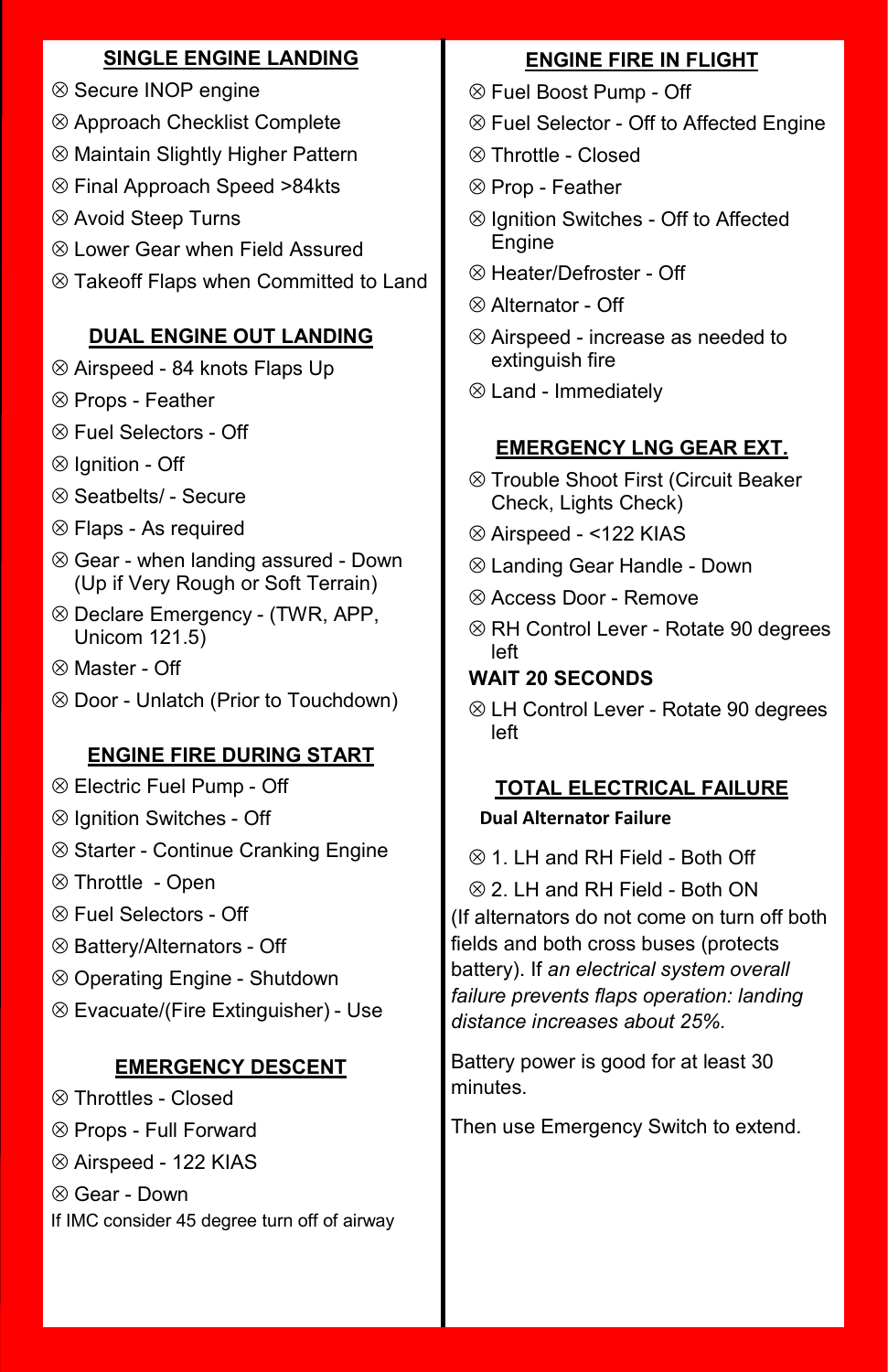# **TECNAM P2006T**

# **FLIGHT PROCEDURES AND MANEUVERS**

# **PRE-TAKEOFF BRIEFING**

If an engine fails prior to rotation, I will close both throttles immediately and stop straight ahead. If inadequate runway remains to stop, I will close both throttles; apply maximum brakes, master switch off, fuel selectors off, maneuver to avoid obstacles.

If an engine fails after liftoff with gear down with any airspeed below 80 knots, I will close both throttles and land straight ahead.

If engine failure occurs after rotation with gear up and an airspeed of 84 knots has been attained I will maintain blue line and directional control, props, throttles full forward, flaps up, gear up, identify with dead foot, verify by closing throttle, feather prop. I will evaluate performance and if able to climb will fly the pattern and use the "engine securing" checklist or if unable to climb, land straight ahead avoiding obstacles.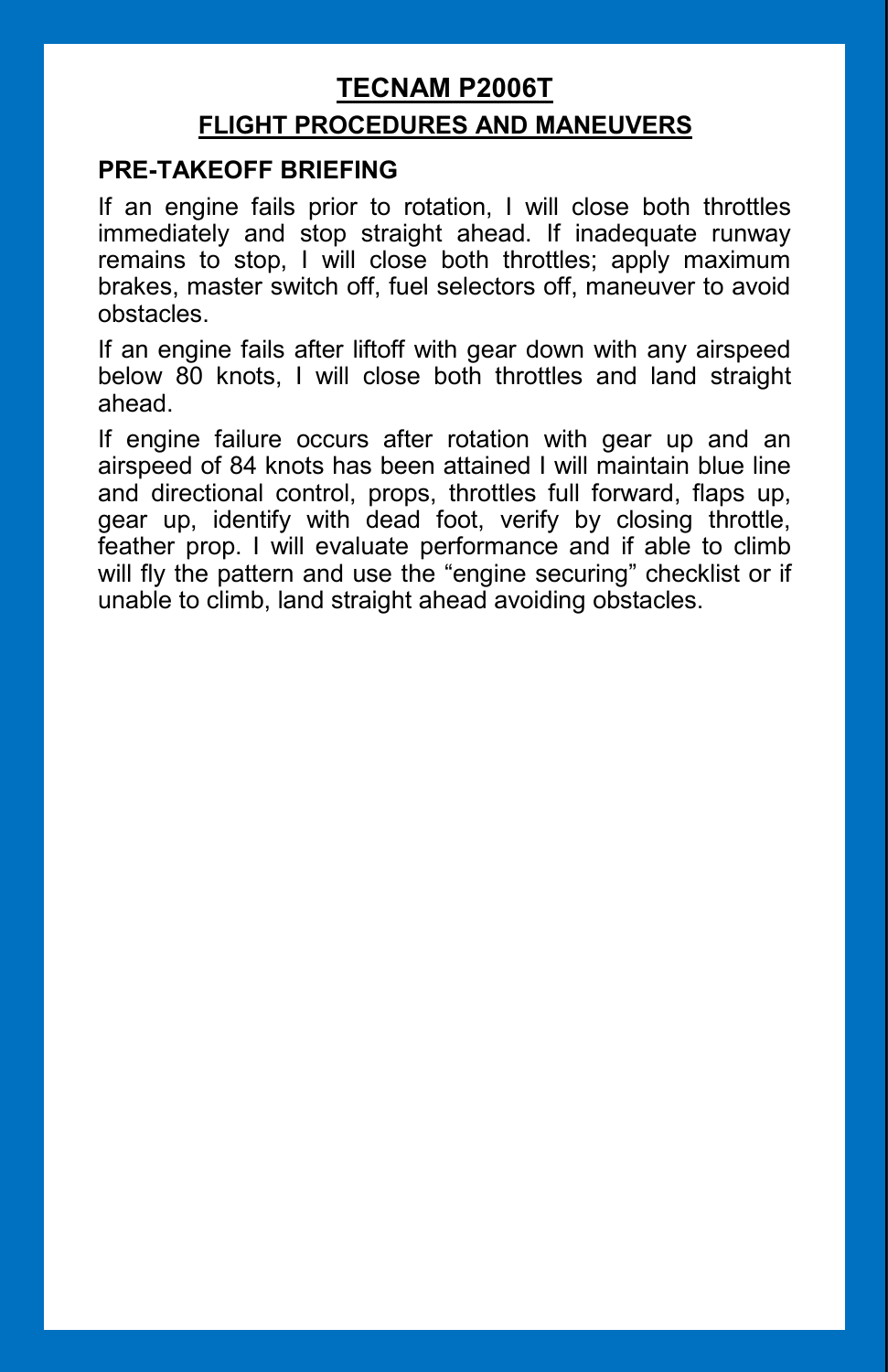# **Takeoffs and Climbs**

**A. Normal Takeoff and Climb**

**Call out and airspeeds**

**1. Power Set, Gauges Check, Airspeed alive**

**2. Vmc—62 knots**

**3. Vr—65 or 70 knots**

# **4. Vyse—84 knots**

Rotate 64 knots (flaps TO) 70 knots (Flaps Up) Accelerate to 84 knots blue line Gear up (Positive Rate) 400 AGL or clear of obstacles – Flaps Up Hold 85 knots until reaching 1000 ft. or safe altitude **Climb procedures after reaching 1000 ft.** (Throttles) 27" or less (Props) 2250 RPM (just out of yellow) Cruise Climb 95—105 knots Electric Fuel Pumps……..Off – one at a time Lights as Required Cruise Checklist Complete

# **B. Short—field Takeoff (0 Flaps) – Also recommended for high density altitude TO with adequate runway length.**

When a short—field effort is required and the situation presents a wide margin of obstacle clearance, the safest short—field technique is to use 0 flaps.

Check performance charts Stabilator trim takeoff range (Slightly nose up) Use all available runway Hold Brakes Full Power Rotate 70 KIAS Gear Up Positive Rate Accelerate to 84 Knots (Vyse) Blue Line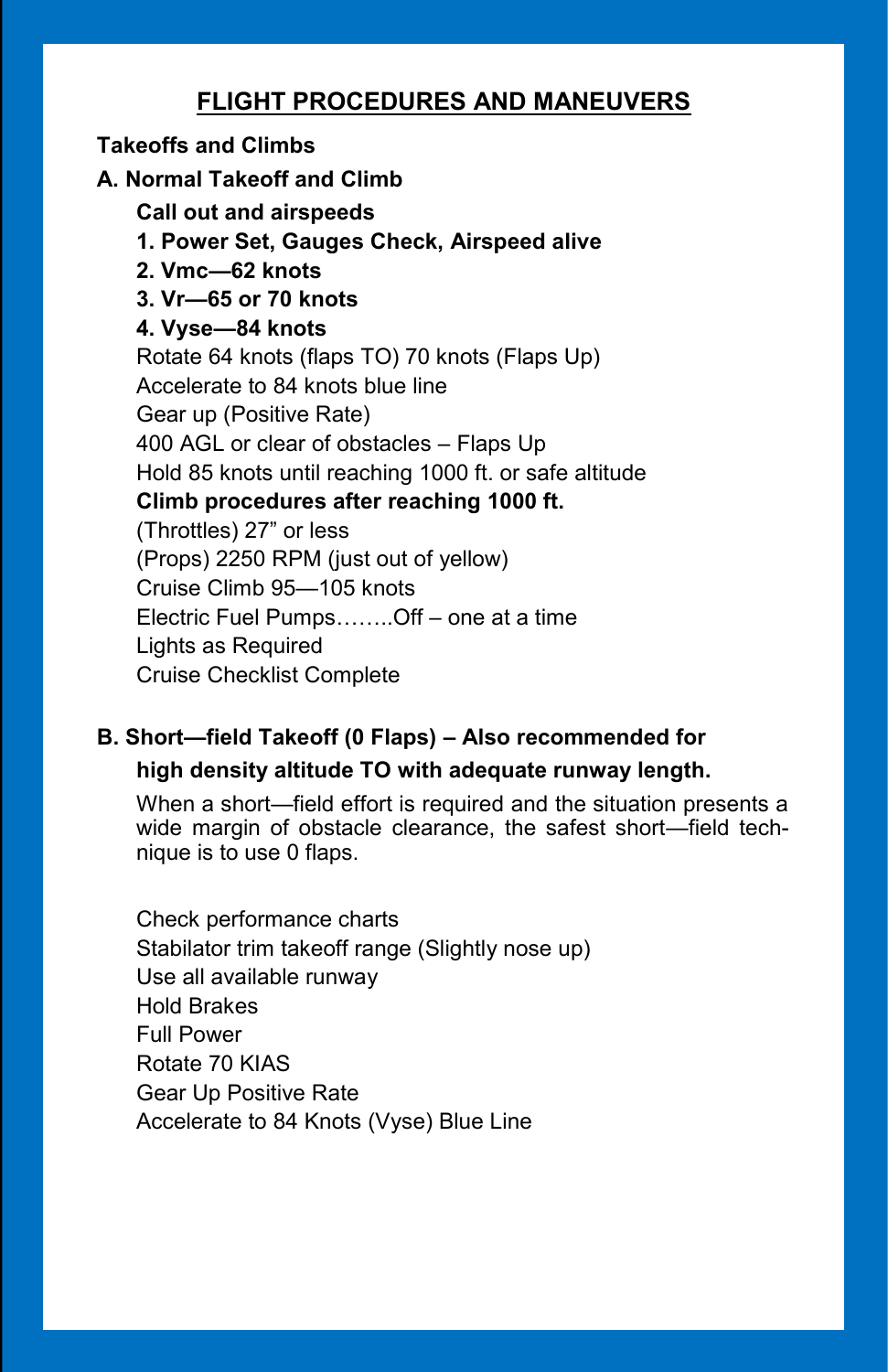# **TECNAM P2006T FLIGHT PROCEDURES AND MANEUVERS**

# **C. Short—field Takeoff (15° Flaps)**

When shortest possible ground roll and greatest clearance distance over a 50 ft. obstacle is desired, use 15° flaps (TO position).

Check Performance Charts 15° Flaps Stabilator trim slightly nose up Use all Available Runway Hold Brakes Full Power Rotate 64 knots Gear Up—Positive Rate Climb 78 KIAS Vx (flaps TO) until clear of obstacles Flaps up and maintain > 84 knots (blue line)

# **D. Cruise Procedures (Slow Cruise)**

22 in. MP 1900—2200 RPM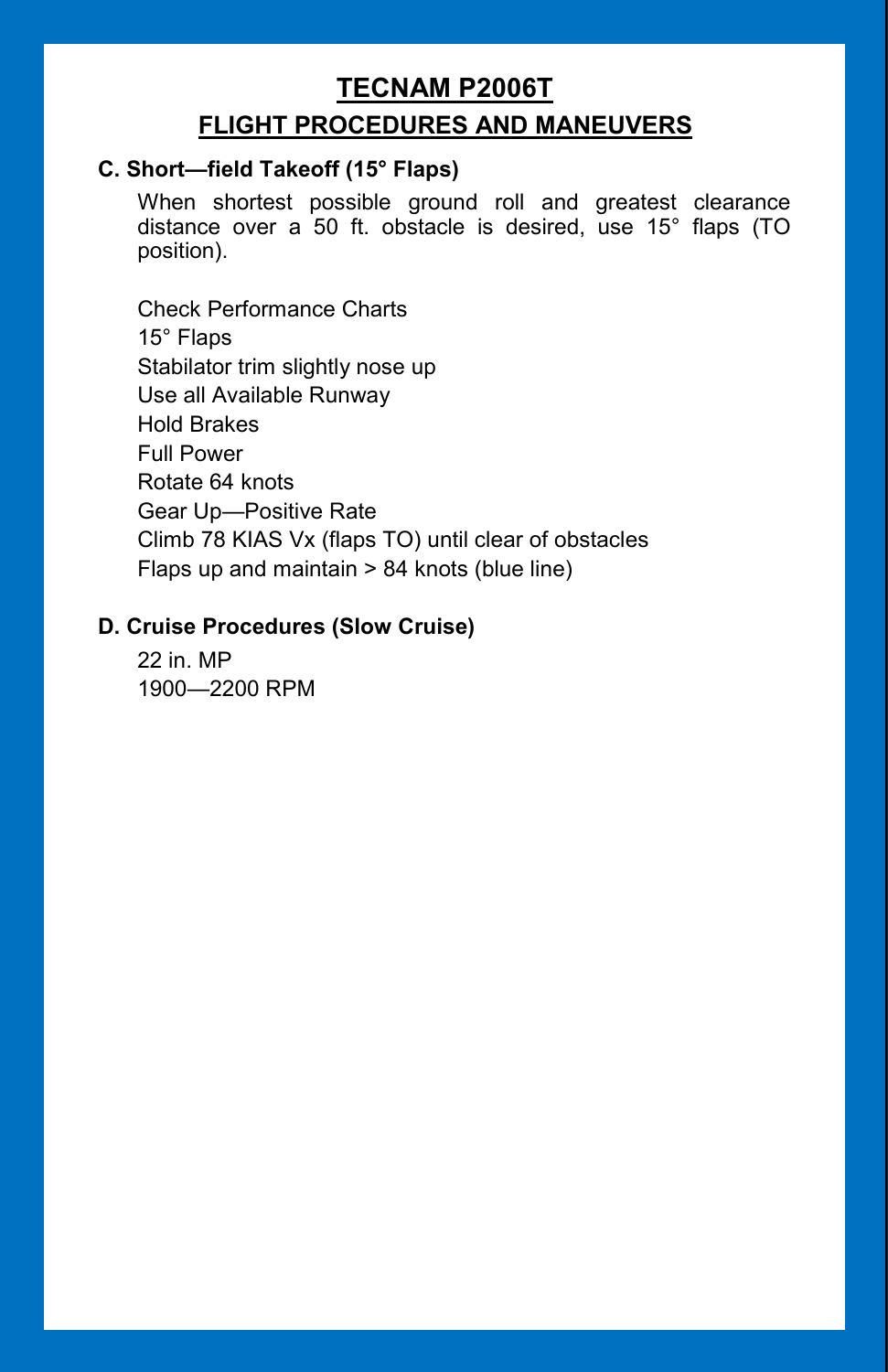**Performance Maneuvers, Slow Flight and Stalls**

**Note: All maneuvers performed at least 3000 ft. AGL Flow for pre—maneuver checklist – "Props/Pumps"**

**A. Steep Turns -** Two 360° Turns, 45° Bank

- 1. Entry
- 2. 90° Clearing Turns
- 3. Engine Instruments Check
- 4. Gear & Flaps UP
- 5. Props 2200 RPM
- 6. Pumps ON
- 7. Throttle 20"MP/Airspeed <112 knots (Va)
- 8. Recovery Initial Heading and Altitude Cruise Configuration/Checklist

# **B. Slow Flight**

# **Entry**

| 90° Clearing Turns        |                     |
|---------------------------|---------------------|
| <b>Engine Instruments</b> | Check               |
| Props                     | <b>FULL FORWARD</b> |
| Pumps                     | ON                  |
| Throttle                  | 15" MP              |
| <122 KTS                  | Flaps T/O           |
| <122 KTS                  | Gear DOWN           |
| <93 KTS                   | <b>Flaps FULL</b>   |
|                           |                     |

**Slow**—Airspeed at which any further increase in angle of attack, reduction in power or increased wing loading would result in immediate stall. Or ACS up to 63 KTS

**Power**—20" mp or as needed to maintain altitude & airspeed

# **Recovery**

| FULL                    |
|-------------------------|
| TO Position > 78 KTS    |
| UP                      |
| UP                      |
| Configuration/Checklist |
|                         |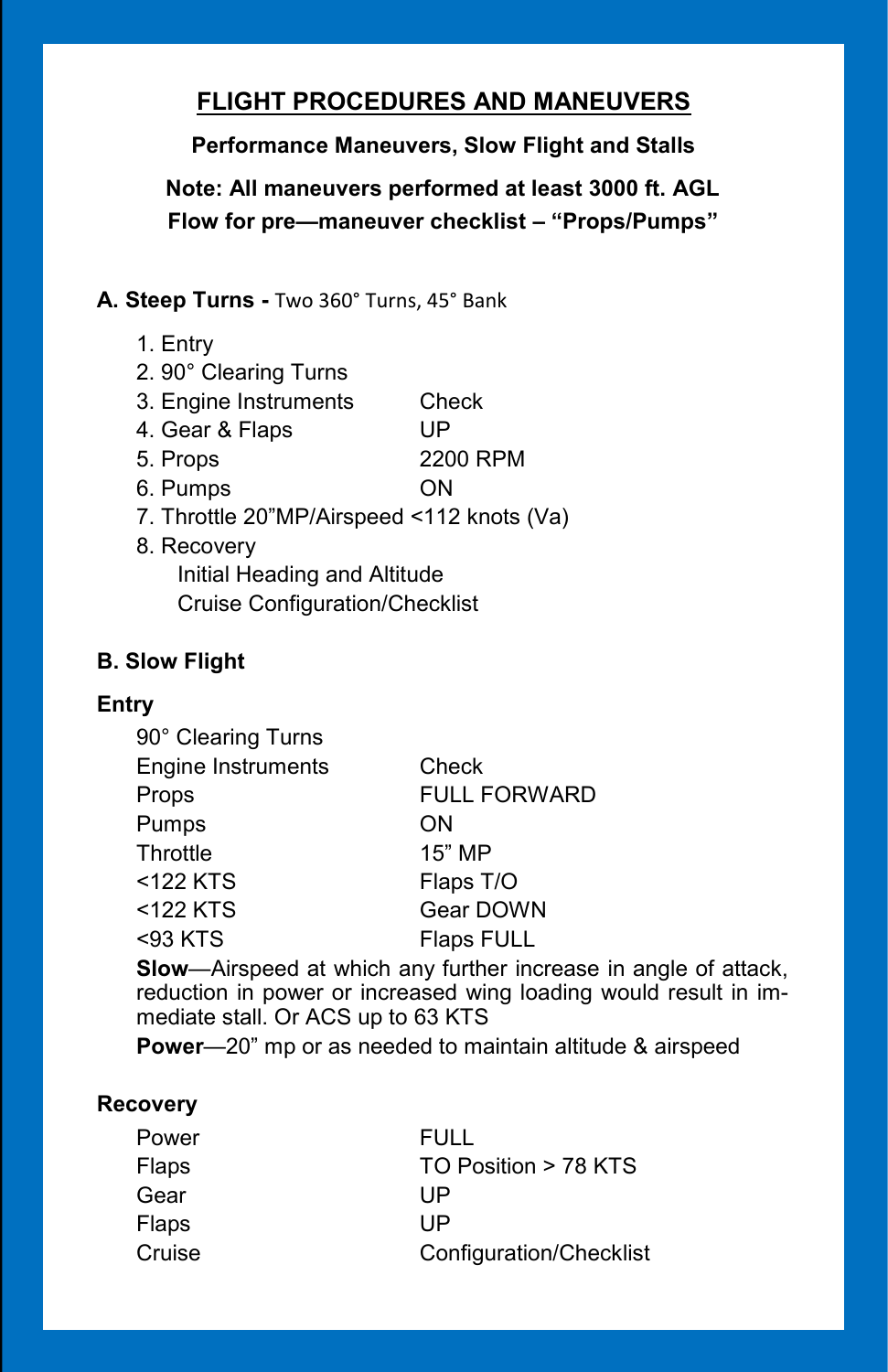# **TECNAM P2006T**

# **FLIGHT PROCEDURES AND MANEUVERS**

## **C. Power Off Stall**

#### **Entry**

| 90 ° Clearing Turns      |                                                                          |
|--------------------------|--------------------------------------------------------------------------|
| Engine Instruments Check |                                                                          |
| Props                    | <b>FULL FORWARD</b>                                                      |
| <b>Pumps</b>             | <b>ON</b>                                                                |
| Throttle                 | 15" MP                                                                   |
| <122 KTS                 | Flaps T/O                                                                |
| <122 KTS                 | Gear DOWN                                                                |
| <93 KTS                  | <b>Flaps FULL</b>                                                        |
| Slow                     | Approach Speed 71KIAS                                                    |
|                          | Throttle—IDLE & pitch up to maintain altitude & stall. Optimum to reduce |
| speed 1 KT/Sec.          |                                                                          |

#### **Recovery**

| <b>Back Pressure reduce</b>           | Nose to horizon         |
|---------------------------------------|-------------------------|
| Power                                 | MAX                     |
| $Flaps - 3 sec up$                    | <b>Takeoff Position</b> |
| With flying speed Initiate slow climb |                         |
| Gear                                  | UP w/positive rate      |
| Flaps                                 | UP                      |
| Establish climb @ (84 knots)          |                         |
| Cruise                                | Configuration/Checklist |
|                                       |                         |

#### **D. Power On Stall**

#### **Entry**

90° Clearing Turns Engine Instruments CHECK Props FULL FORWARD Pumps ON Throttle 15" MP <122 KTS Flaps T/O Slow towards 70 KTS Throttle 20" MP & pitch up to stall

# **Recovery**

Back Pressure Release Nose to Horizon Power MAX Flaps **Verify @ T/O or up** Accelerate Vy (84 KTS) Cruise Configuration/Checklist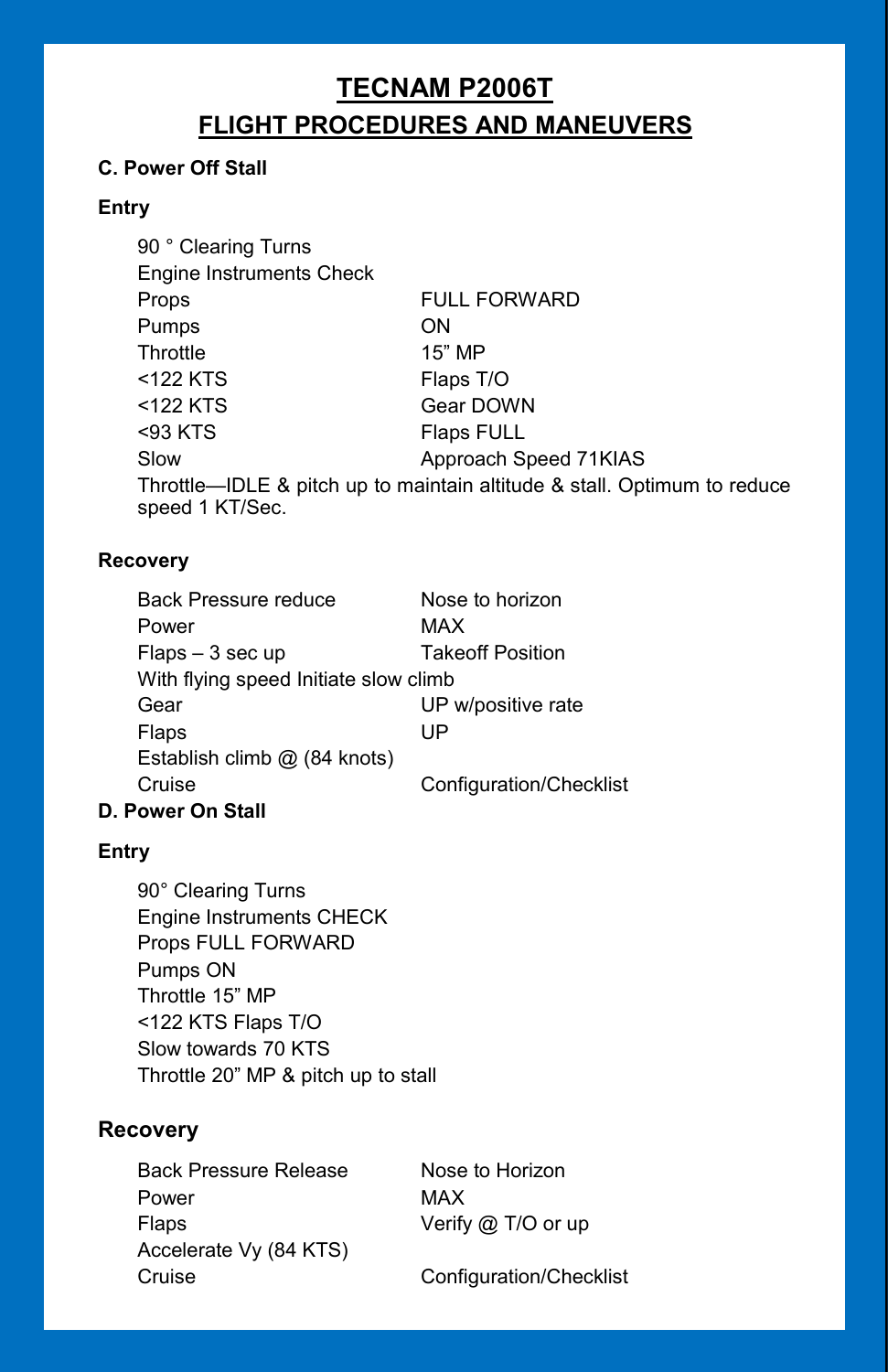# **Performance Maneuvers, Slow Flight and Stalls**

# **E. Vmc Demo (perform w/gear up /flaps T/O)**

# **Entry**

| 90° Clearing Turns                                 |                       |  |
|----------------------------------------------------|-----------------------|--|
| <b>Engine Instruments</b>                          | Check                 |  |
| Props                                              | <b>Full Forward</b>   |  |
| Pumps                                              | ON                    |  |
| Throttles                                          | 15" MP                |  |
| <122 KTS                                           | Flaps T/O             |  |
| Establish                                          | Vvse                  |  |
| Throttle Idle on inop. Engine; Full on good engine |                       |  |
| Bank                                               | 3-5° into good engine |  |
| <b>Ball Half Out</b>                               |                       |  |
| Pitch up slowly 1 knot per second                  |                       |  |

# **Recovery**

Imminent Stall, full rudder, or loss of directional control Nose Down Power Reduce on good engine to regain direction control Airspeed  $V_{\text{YSE}}$  84 Kias Bank 3—5° into good engine Ball Half out Return power to good engine Climbing – Cruise Configuration/Checklist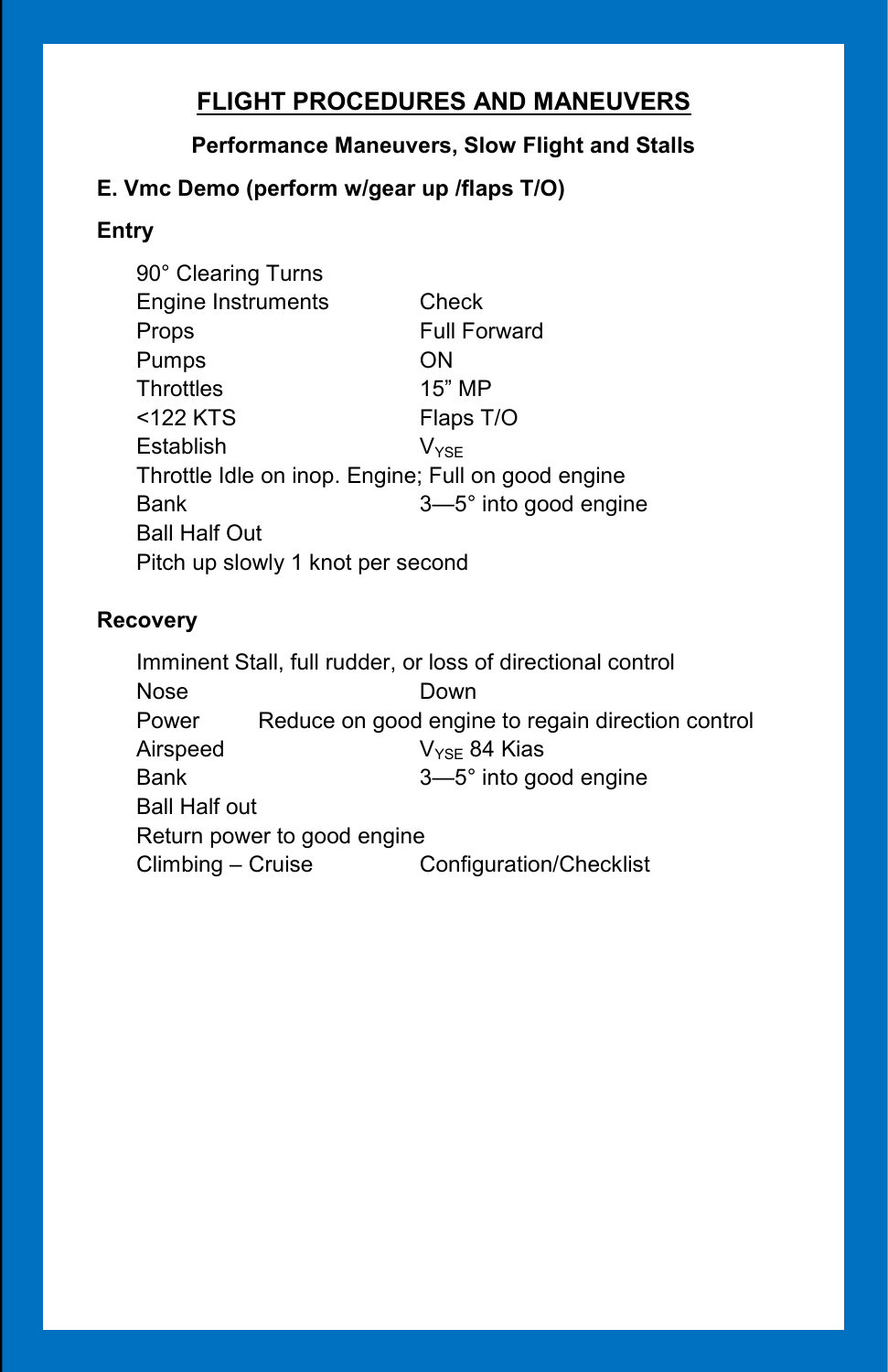# **TECNAM P2006T FLIGHT PROCEDURES AND MANEUVERS**

# **F. Drag Demo**

Use of engine out best rate of climb speed

# **Entry**

| 90° Clearing Turns        |                     |
|---------------------------|---------------------|
| <b>Engine Instruments</b> | Check               |
| Props                     | <b>FULL FORWARD</b> |
| Pumps                     | ON                  |
| Power                     | 15" MP              |
| Slow to VYSE              | 84 KIAS             |

Throttle on inop engine to 15" MP, full power on good engine, prop on inop. engine to 2200 RPM

Establish zero side slip (Bank 3—5°, ball half out)

At zero sideslip Stabilize at 84 knots and note rate of climb At zero sideslip Stabilize at 74 knots and note rate of climb At zero sideslip Stabilize at 94 knots and note rate of climb

# **Effects of airplane configuration on engine out performance**

Continue config above

**Gear Down** stabilize at 84 Kts and note rate of climb **Extend flaps gradually** stabilize at 84 Kts and note rate of climb **Gear Up** stabilize at 84 Kts and note rate of climb **Flaps up gradually** stabilize at 84 kts and note rate of climb **Reduce throttle on inop. Engine to Idle (windmilling)**. Stabilize at 84 knots and note rate of climb

# **Recovery**

Cruise configuration/Checklist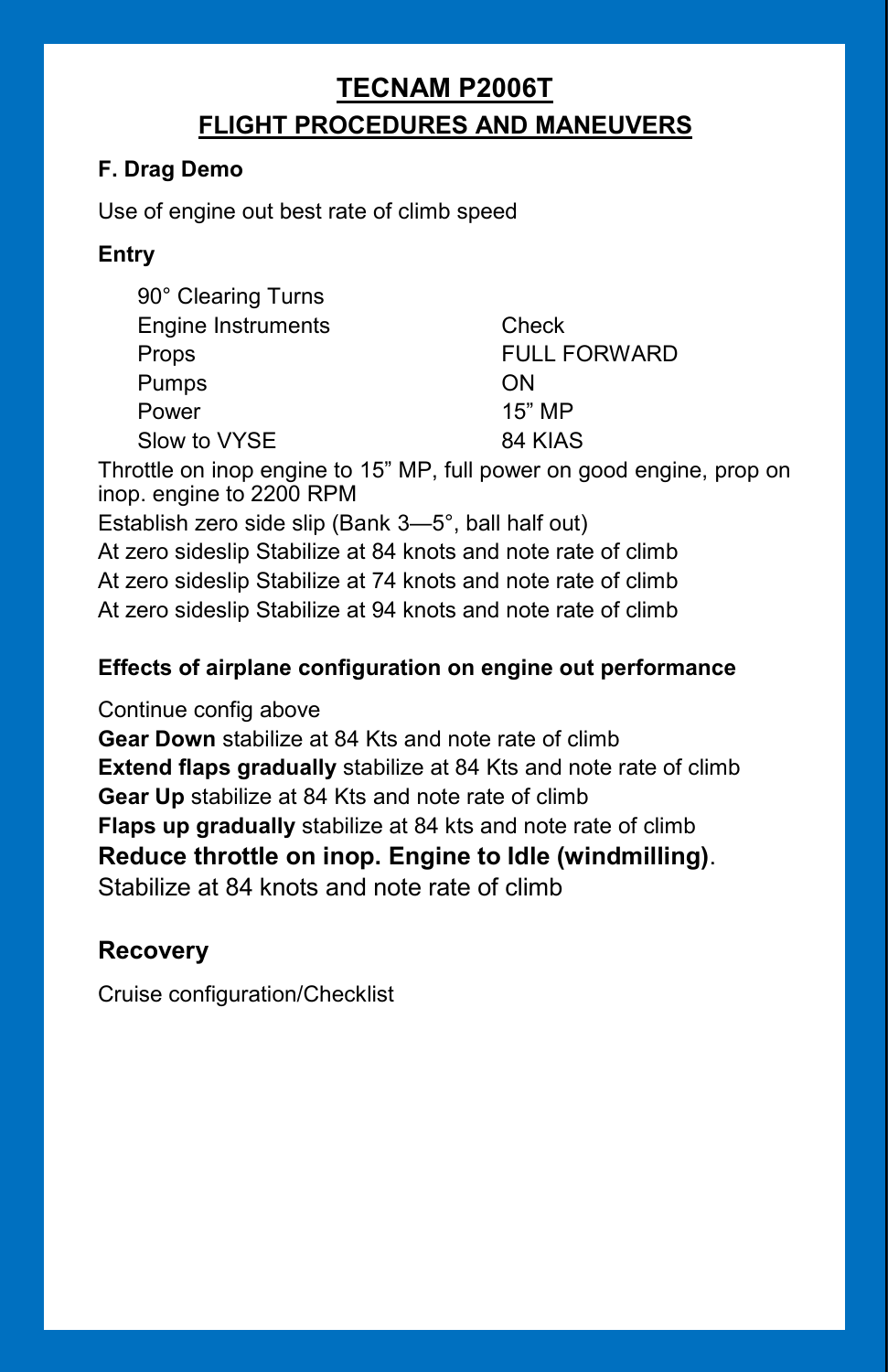# **Performance Maneuvers, Slow Flight and Stalls**

# **G. Emergency Descent**

90° Clearing Turns Engine Instruments Check Propellers 2200 RPM Throttles Idle Airspeed 122 Knots Landing Gear **Down** 

# **H. Engine out procedures**

# MAINTAIN DIRECTIONAL CONTROL AND Vyse!

| Props, Throttles           | <b>FULL forward</b>                                                     |
|----------------------------|-------------------------------------------------------------------------|
| Flaps                      | UP                                                                      |
| Gear                       | UP                                                                      |
| <b>Identify</b>            | (dead foot, dead engine)                                                |
| Verify                     | (Slowly retard throttle)                                                |
| Troubleshoot               | (Check gauges) if altitude allows                                       |
| Feather                    | Prop to Feather Position                                                |
|                            | Establish zero sideslip (ball $\frac{1}{2}$ out to side of good engine, |
| bank 3-5° into good engine |                                                                         |

Maintain directional control and Vyse!

Secure dead engine (Use Checklist) *\*If at cruise altitude, do not automatically shut down engine, use checklist and troubleshoot*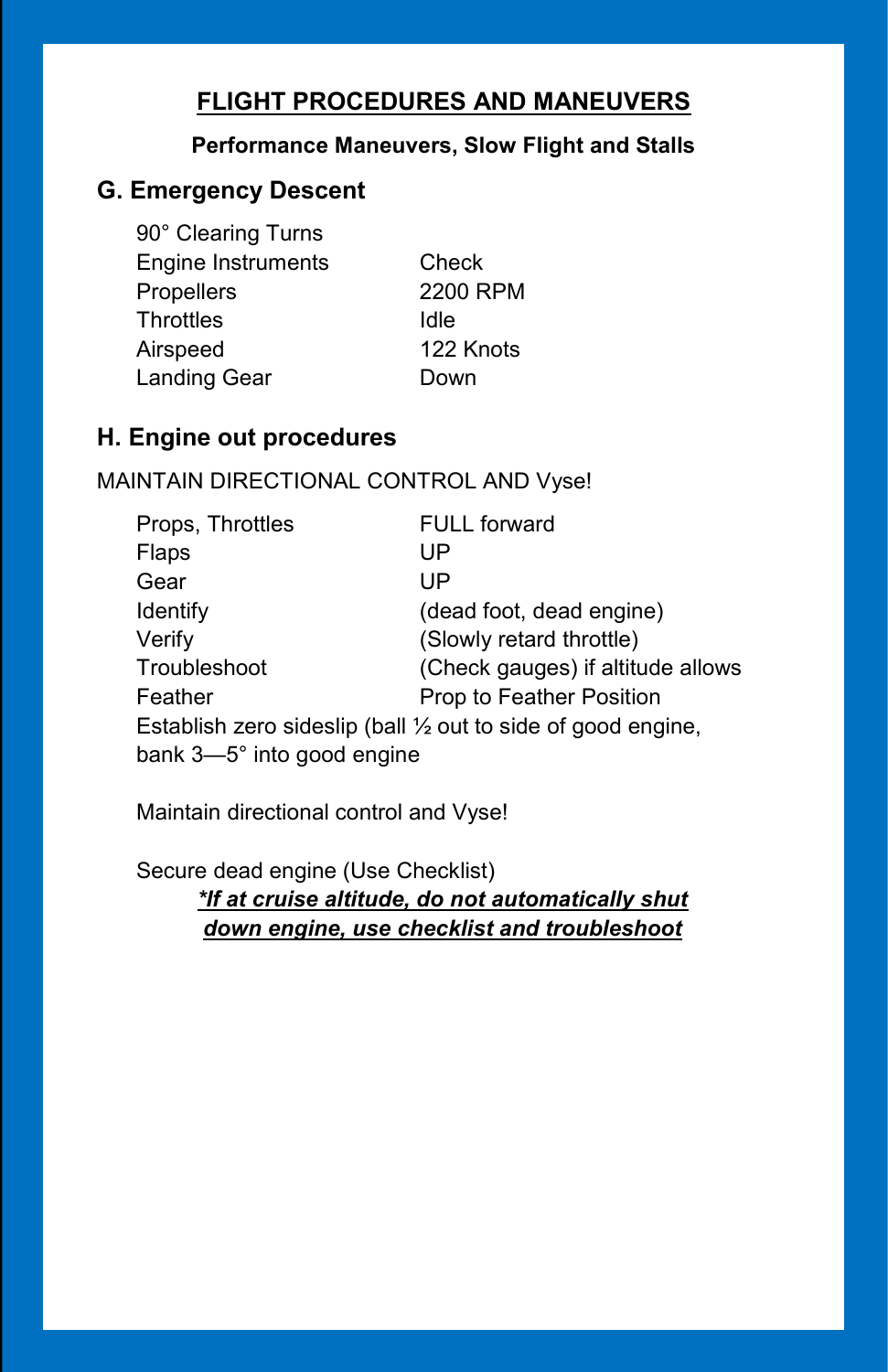# **TECNAM P2006T Approach and Landing**

## **Decent / In Range:**

Propellers 2250 RPM Altimeter setting Fuel Pumps Both ON

The Decent/In Range checklist should be completed prior to entering downwind or the IAF.

#### **Downwind:**

Slow to 110 knots prior to entering downwind Midfield Flaps to Takeoff Position. Extend Gear Descend out of 1000 AGL at 85—90 knots

#### **Base:**

On base leg maintain 85—90 knots

## **Final:**

Flaps to 40 degrees (FULL) and slow to 70 knots Aircraft should be stabilized in landing configuration by 500 feet AGL VFR or IFR

## **Normal Landing:**

Full flaps and partial power until shortly before touchdown Hold nose up as long as possible

## **Short—field Landing:**

Approach with full flaps at 70 knots. Immediately after touchdown, raise the flaps Back pressure and max brakes without locking wheels

## **Strong Crosswind or Gusty Wind Landing:**

Approach with higher than normal speed 15° flaps, if runway length is not an issue Add ½ gust factor, no more than 10 knots total

## **No Flap Landing:**

Airspeed 84 knots Control altitude with throttle Land first one third of runway

## **Do not allow yourself to get low, or** *flat* **on final.**